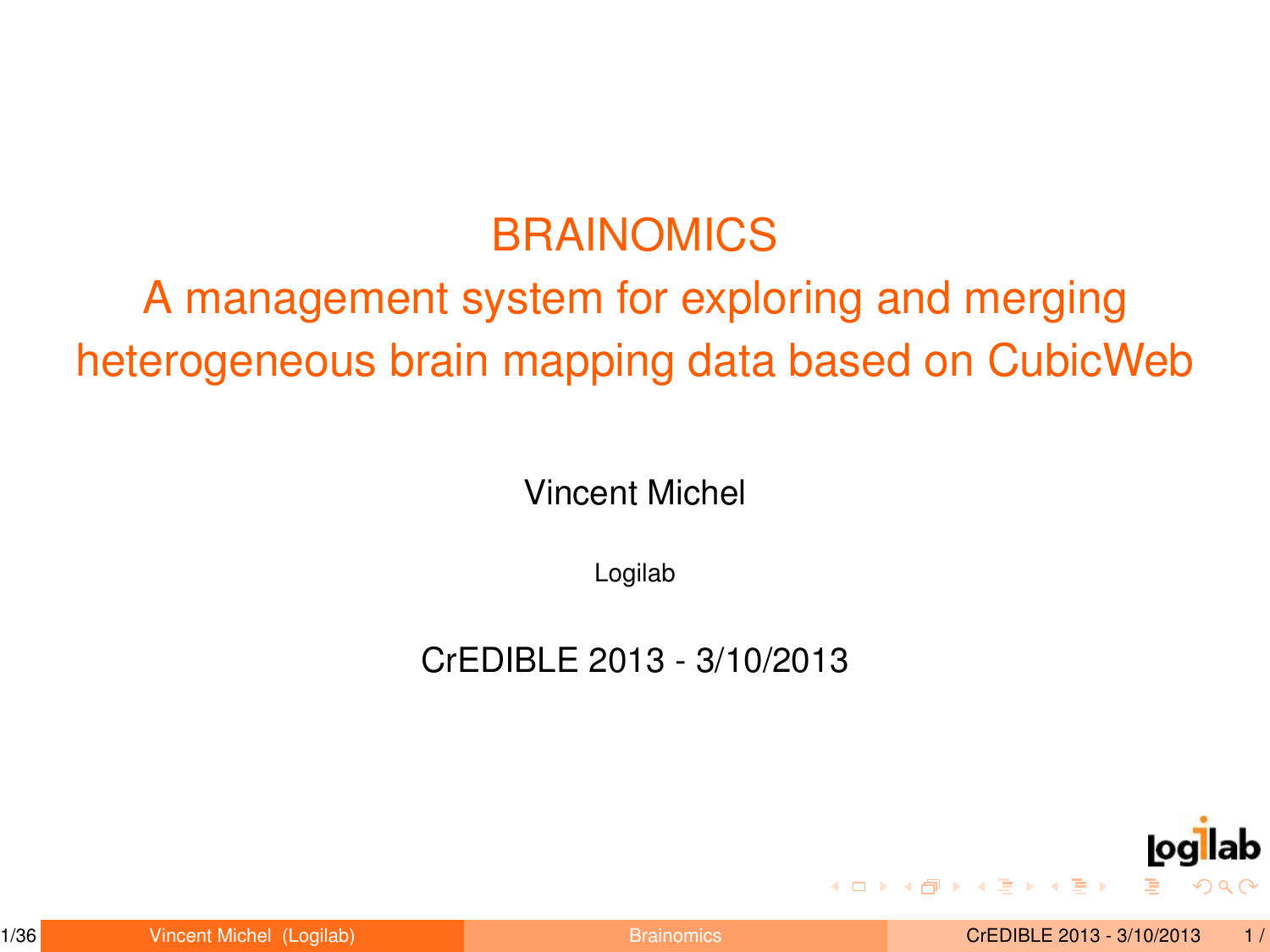# Plan

### **[Introduction](#page-1-0)**

<span id="page-1-0"></span>

イロト 不優 トイミト 不思い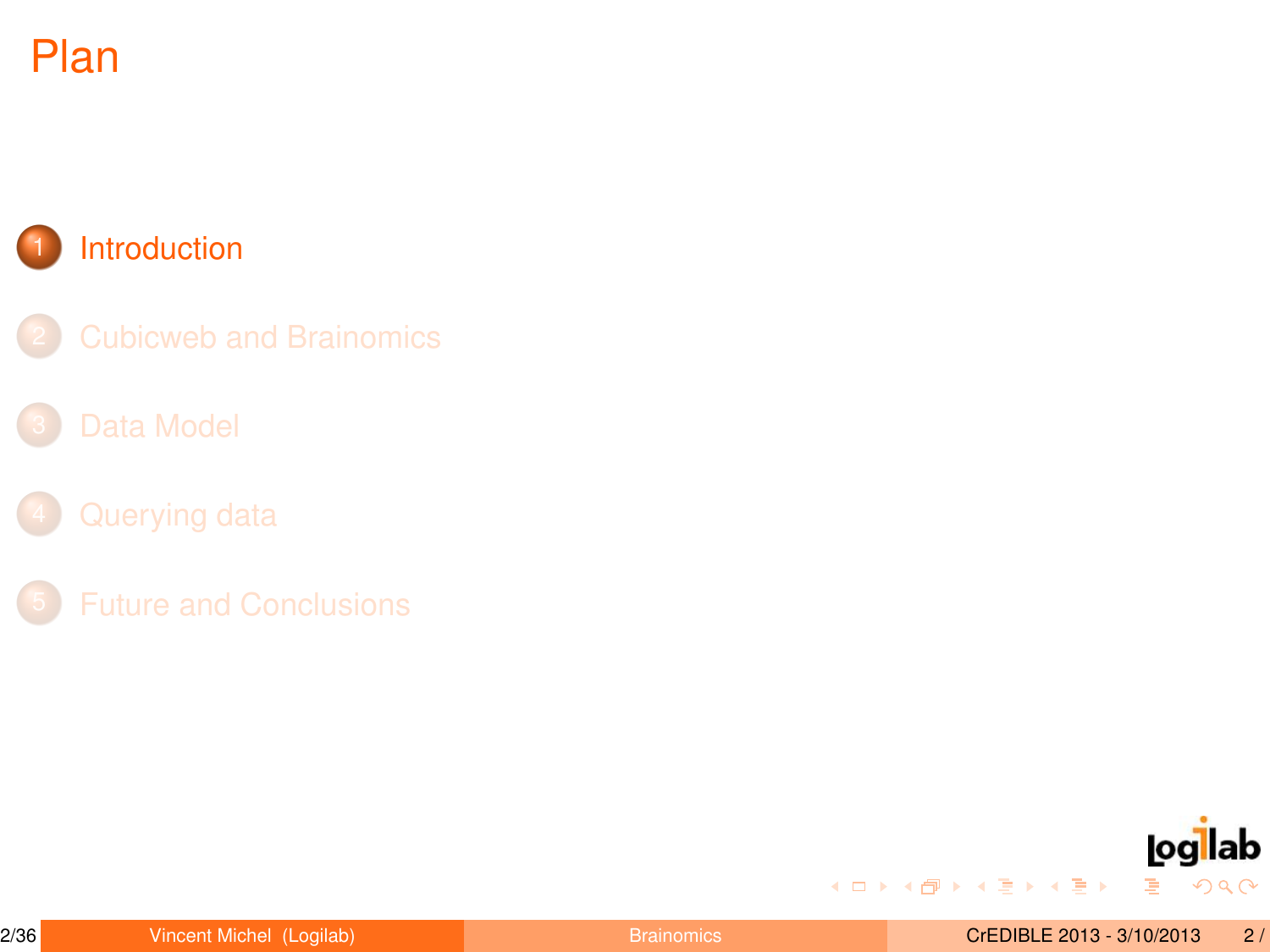# Logilab

- **computer science and knowledge management** ;  $\bullet$
- Founded in 2000:
- 20 experts in IT technologies;
- Public and private clients (CEA, EDF R&D, EADS, Arcelor Mittal, etc.).

#### **Knowledge management** :

- <http://collections.musees-haute-normandie.fr/collections/>
- <http://data.bnf.fr/>

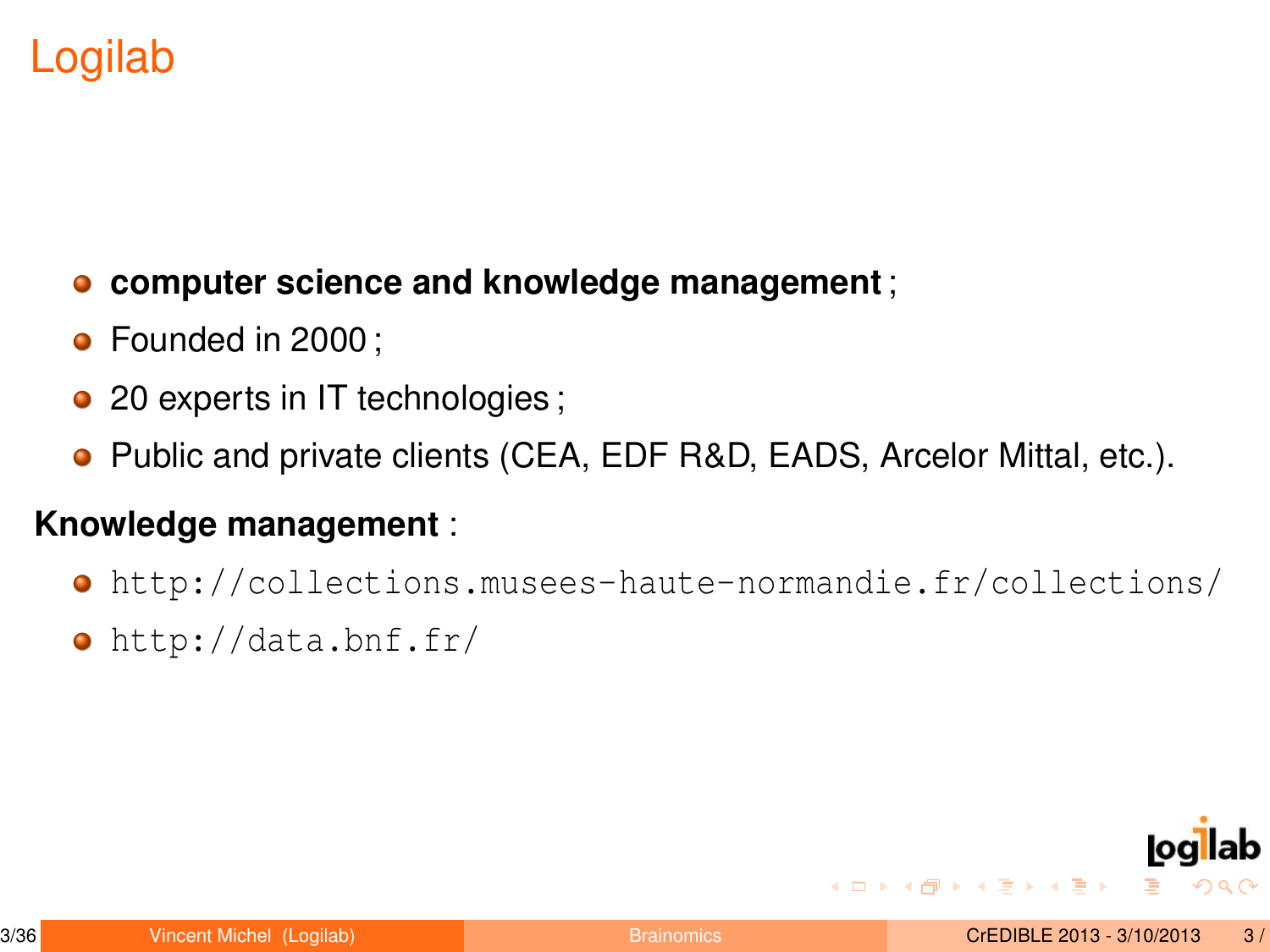# **Brainomics**

## **Goals**

- Software solution for integration of neuroimaging and genomic data;
- Conception/optimization (GPU) of algorithms for analysing these data ;

## Collaborative R&D project

- **NeuroSpin laboratory of CEA**
- Supelec:
- UMR 894 of INSERM:
- UMR CNRS 8203 of IGR :
- **Logilab ;**
- Alliance Services Plus (AS+);
- Keosys.

This work was supported by grants from the French National Reseach Agency (ANR GENIM ;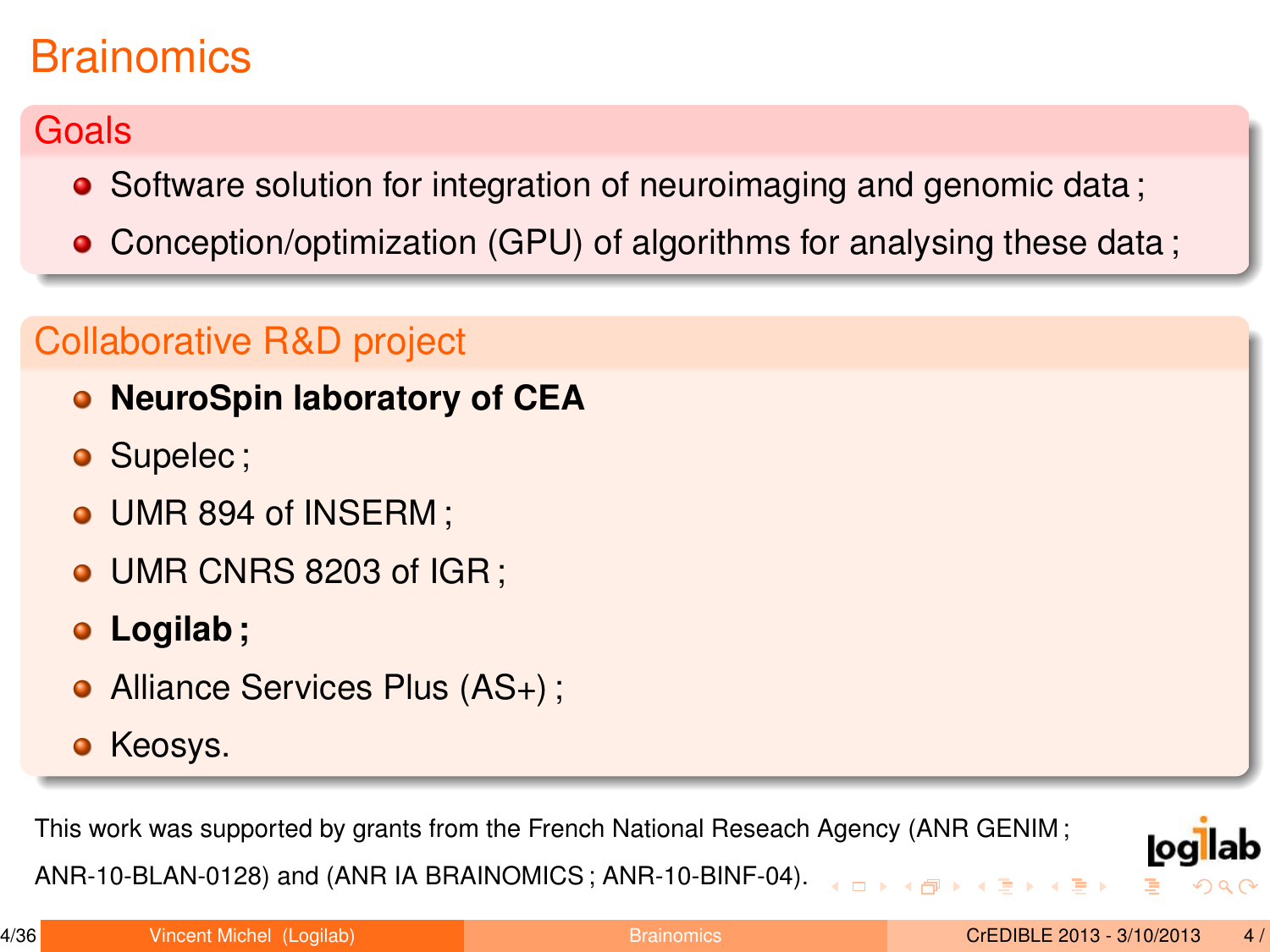# **Context**

#### Brain mapping data

- Large datasets for brain mapping :
	- <http://openfmri.org/data-sets>
	- http://fcon 1000.projects.nitrc.org/indi/abide/
- Neuroimaging  $+$  clinical data  $+$  genetics data;

#### Brain mapping databases

- Neuroimaging and genomics databases are dedicated to their own field of research ;
	- XNAT Neuroimaging;
	- <sup>I</sup> *BASE* Genetics ;
	- SHANOIR Neuroimaging;



**イロト 4 何 ト 4 ヨ ト 4 ヨ ト**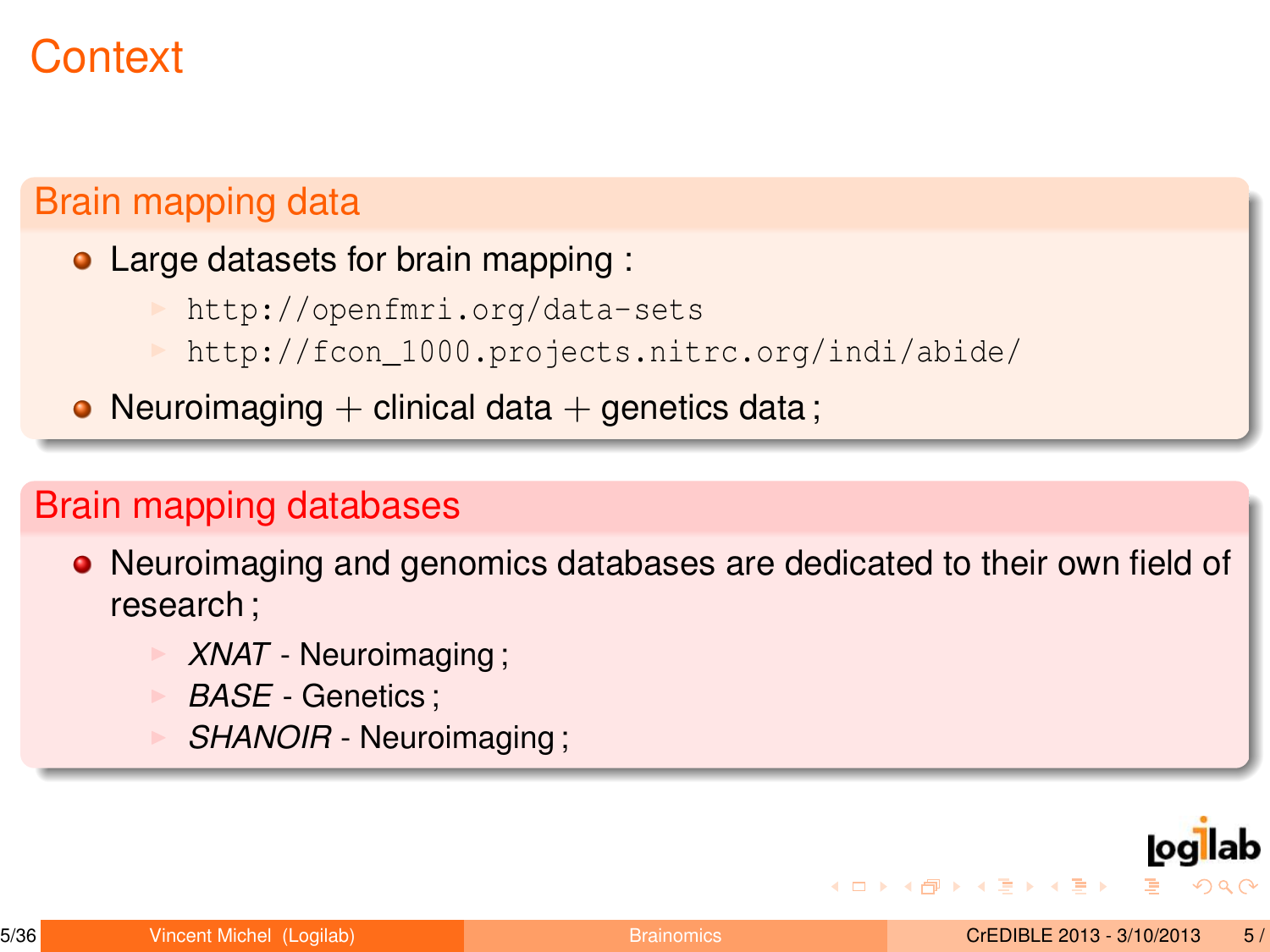# Plan

### **[Cubicweb and Brainomics](#page-6-0)**



イロト 不優 トイミト 不思い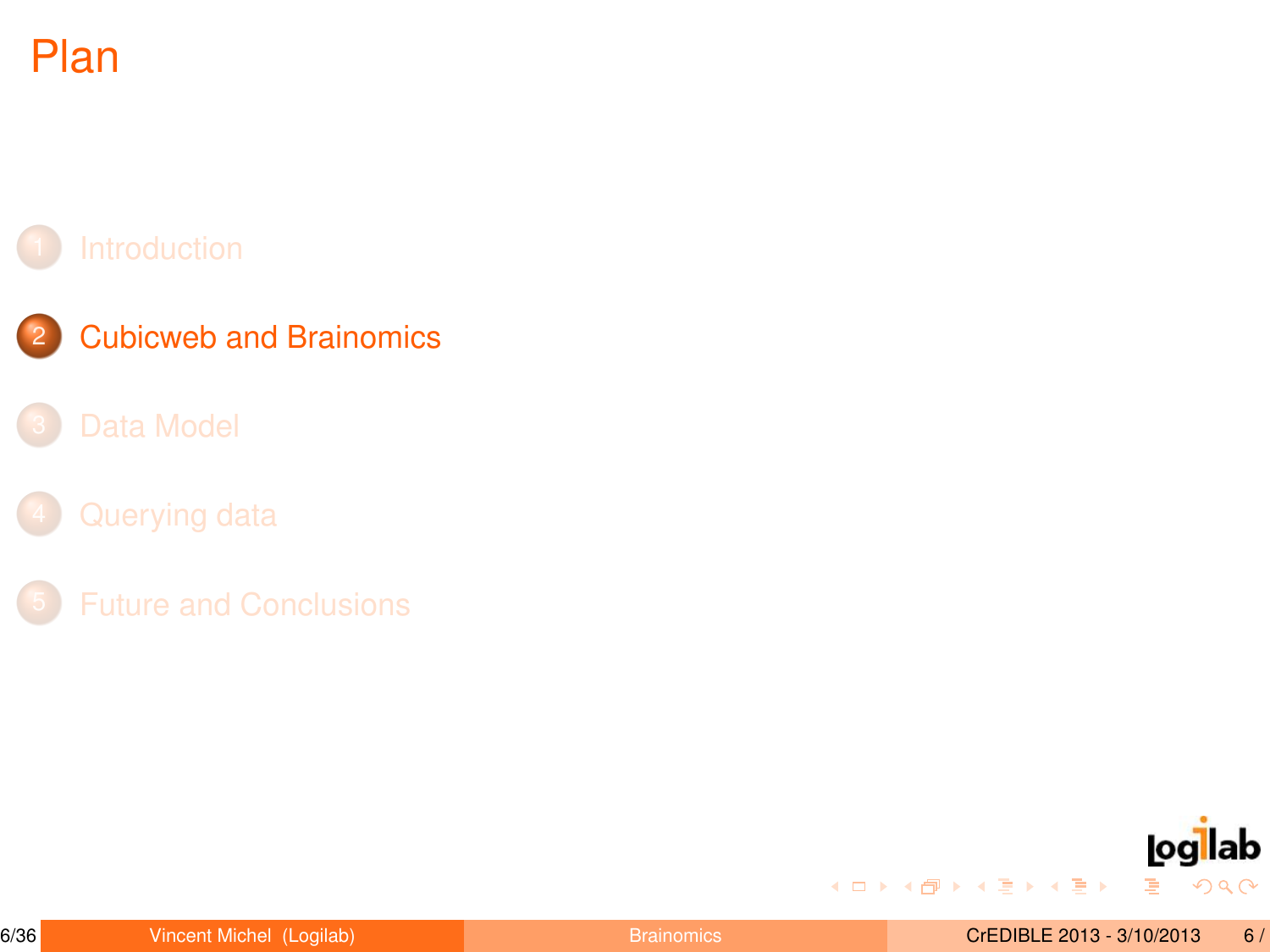# What is Cubicweb

#### **A semantic open-source web framework written in Python**

## An efficient knowledge management system

- **Entity-relationship data-model** ;
- **RQL (Relational Query Language)** ;
- **Separate query and display** (HTML UI, JSON, RDF, CSV,...) ;
- **Conform to the Semantic Web standards** ;
- **Fine-grained security system** coupled to the data model definition;
- **Migration mechanisms** control model version and ensure data integrity ;
- **Industrial use** : large databases, many users, security, logging;

Used in production environments since 2005 ; LGPL since 2008 ;

**<http://www.cubicweb.org/>**

<span id="page-6-0"></span>

**イロト (何) (日) (日)**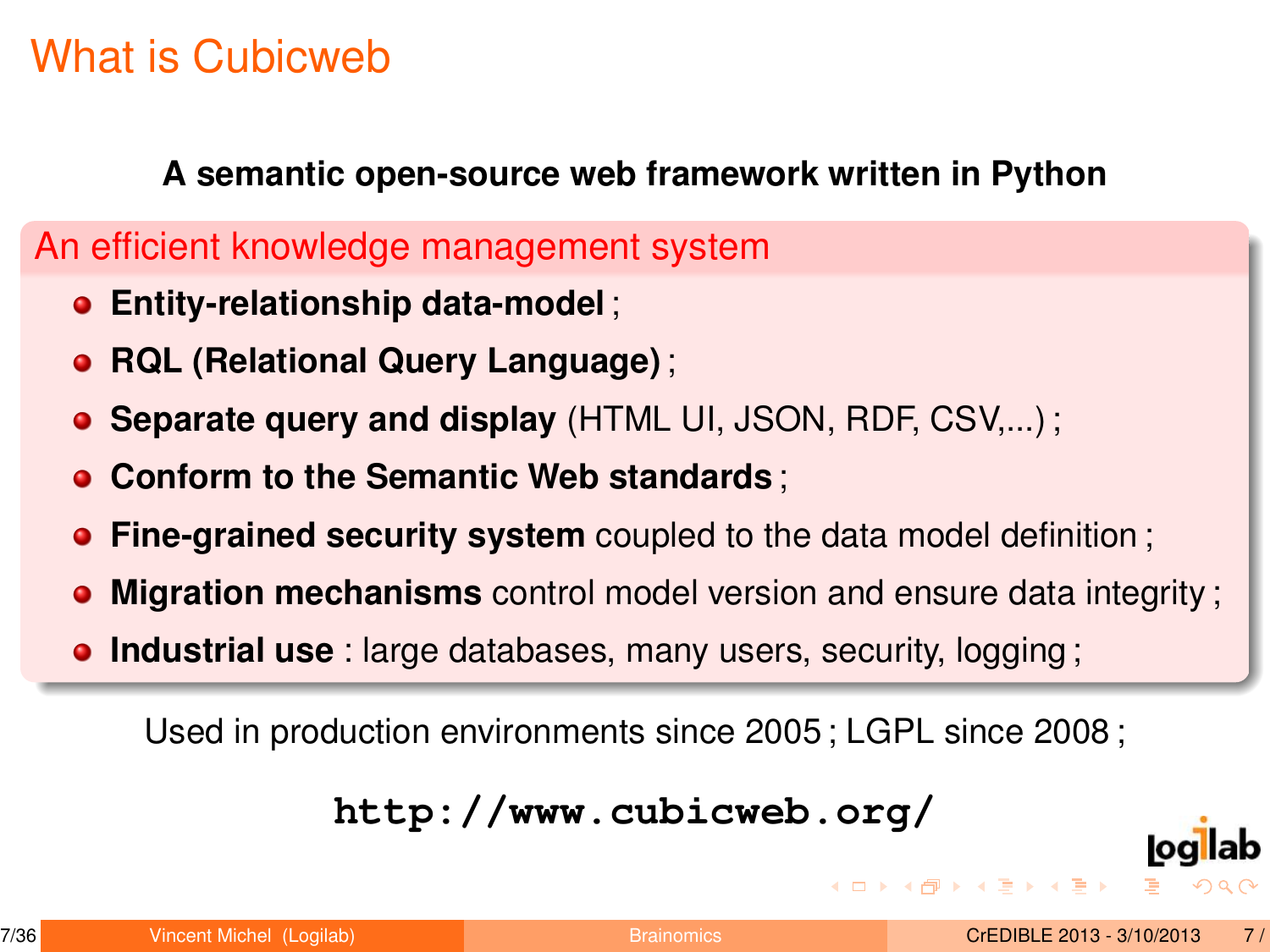# What Cubicweb is not

## Cubicweb is not

**a pure Web application framework** - Web/HTML interface is only one possible output ;

- **a triple store** data is structured ;
- **a CMS** allows complex business data modeling ;

### Cubicweb is a framework

Used to build applications, with reusable components called *cubes* :

- *data model* : persons, addressbook, billing...
- *displays (a.k.a views)* : d3js, workflow, maps, threejs...
- *full applications* : forge, intranet, erp...
- *open databases* : dbpedia, diseasome, pubmed...



**K ロ ▶ K 何 ▶ K ヨ ▶ K ヨ ▶ ...**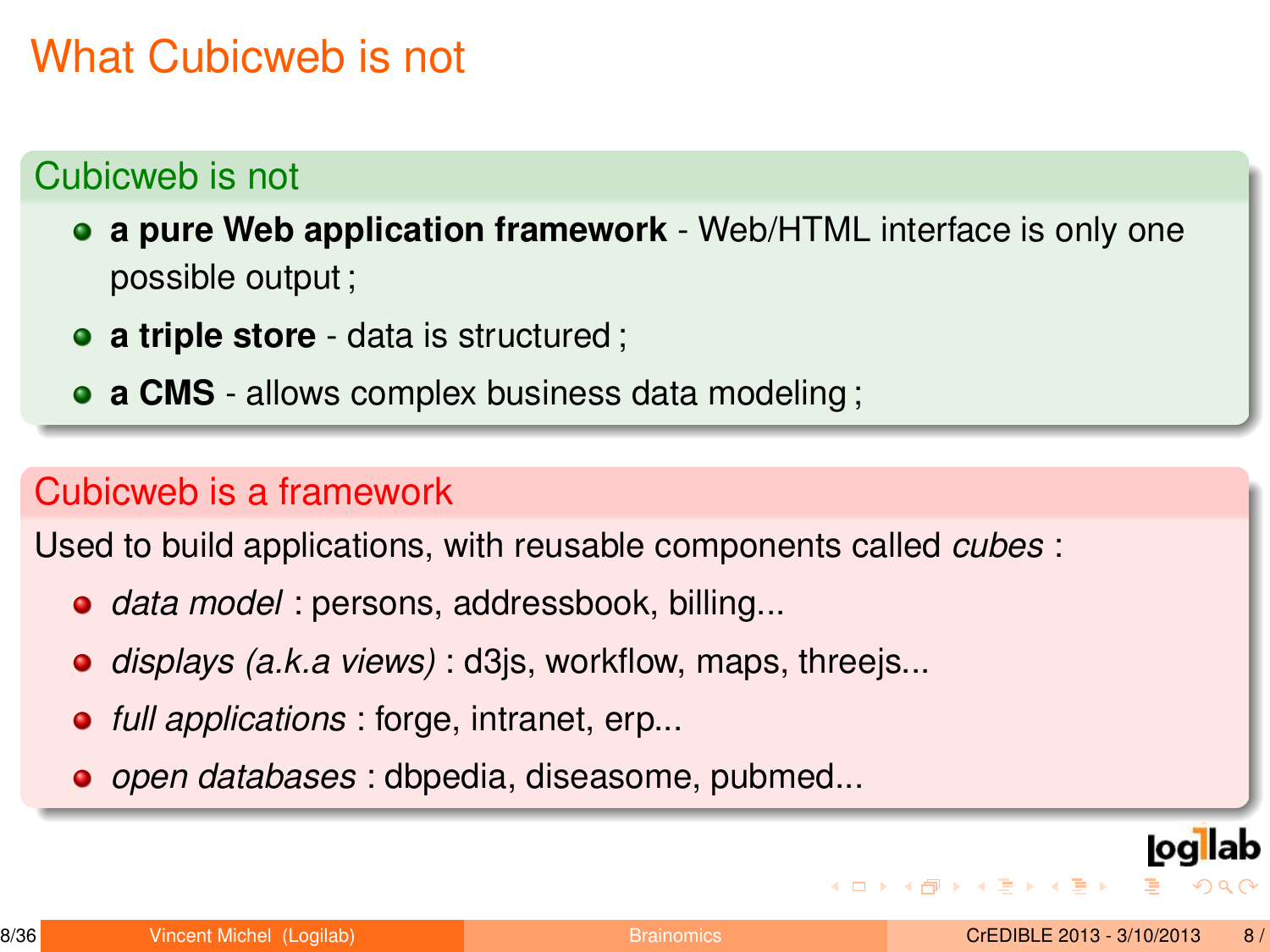## Overview of the framework

**Well established core technologies** : SQL, Python, HTML5, Javascript ;

### **Application**

- Based on a relational database (e.g. PostgreSQL) for storing information;
- Web server for HTTP access to the data ;
- Integration with existing LDAP for high-level access management;  $\bullet$

## Code - written in Python

- **•** *Schema* define the data model.
- *Business Logic* allow to increase the logic of the data beyond the scope  $\bullet$ of the data model, using specific functions and adapters.
- *Views* specific display rules, from HTML to binary content.



4 ロ ト 4 何 ト 4 ヨ ト 4 ヨ ト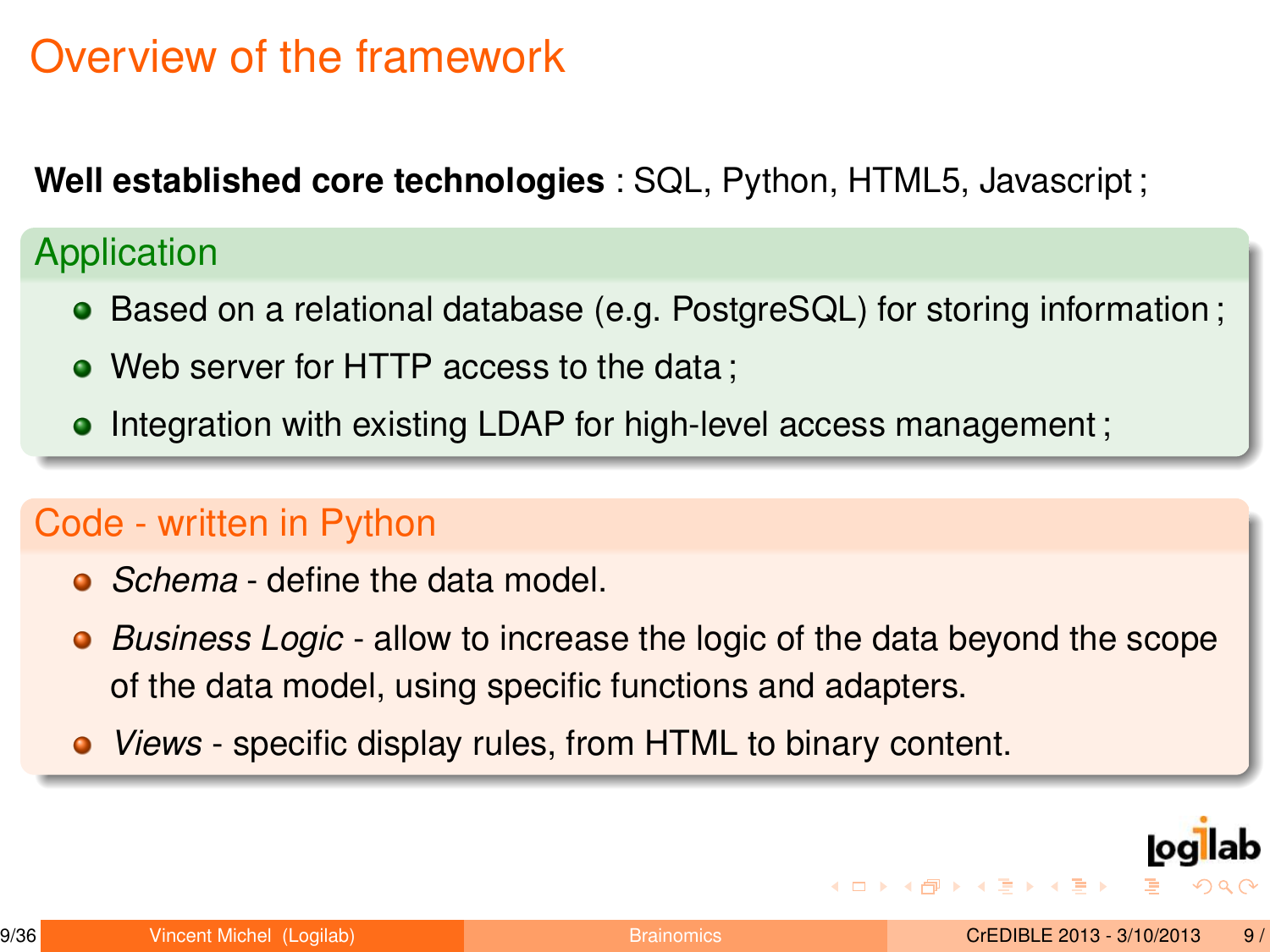## CubicWeb and Semantics

#### **Not using a triple store does not mean "not semantic web compliant"**

CubicWeb conforms to the Semantic Web standards

- $\bullet$  One entity = an unique URI;
- $\bullet$  One request  $=$  an unique URI : [http://localhost:8080/?rql=MYRQLREQUEST&vid=MYVIEWID](http://localhost:8080/?rql=MY RQL REQUEST&vid=MY VIEW ID)
- HTTP content negociation (HTML, RDF, JSON, etc.) ;
- Import/export to/from RDF data, based on a specific mapping :  $\bullet$

```
xy.add_equivalence('Person given_name',
                   'foaf:givenName')
```
**Use RDF as a standard I/O format for data, but stick to relational database for storage.**

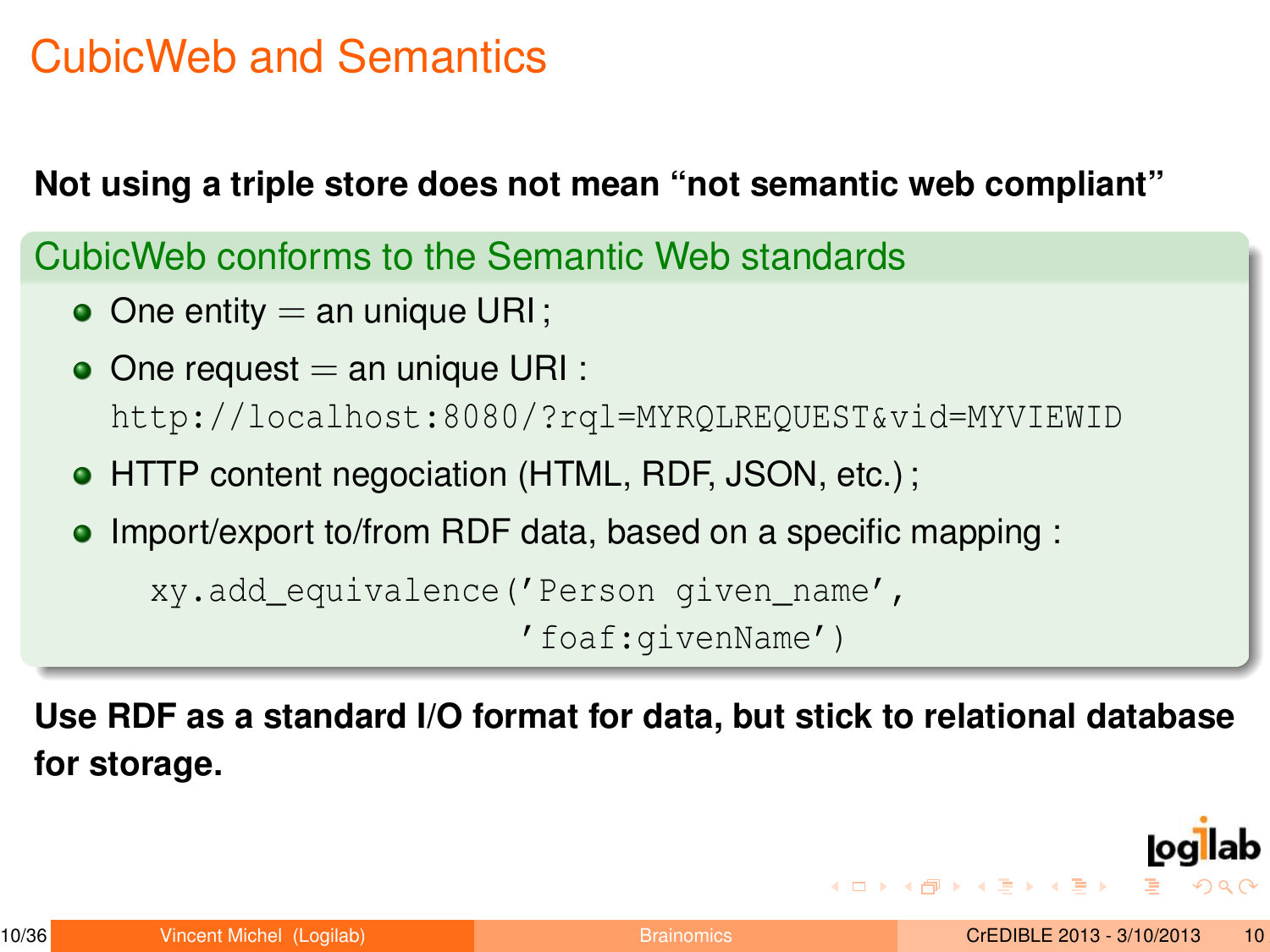# Visualization and interactions

### Cubicweb *views*

- A view is applied on the result of a query ;
- The same result may be visualized using different views ;
- Views are selected based on the types of the resulting data;

## Exploring the data

- Many different possible views;
- Auto-completion RQL query form ;
- Filtering facets;
- Using data in scripts with the URL vid/rql parameters;

And also : *forms*, *widgets*, ...



**イロト イ何 ト イヨ ト イヨ ト**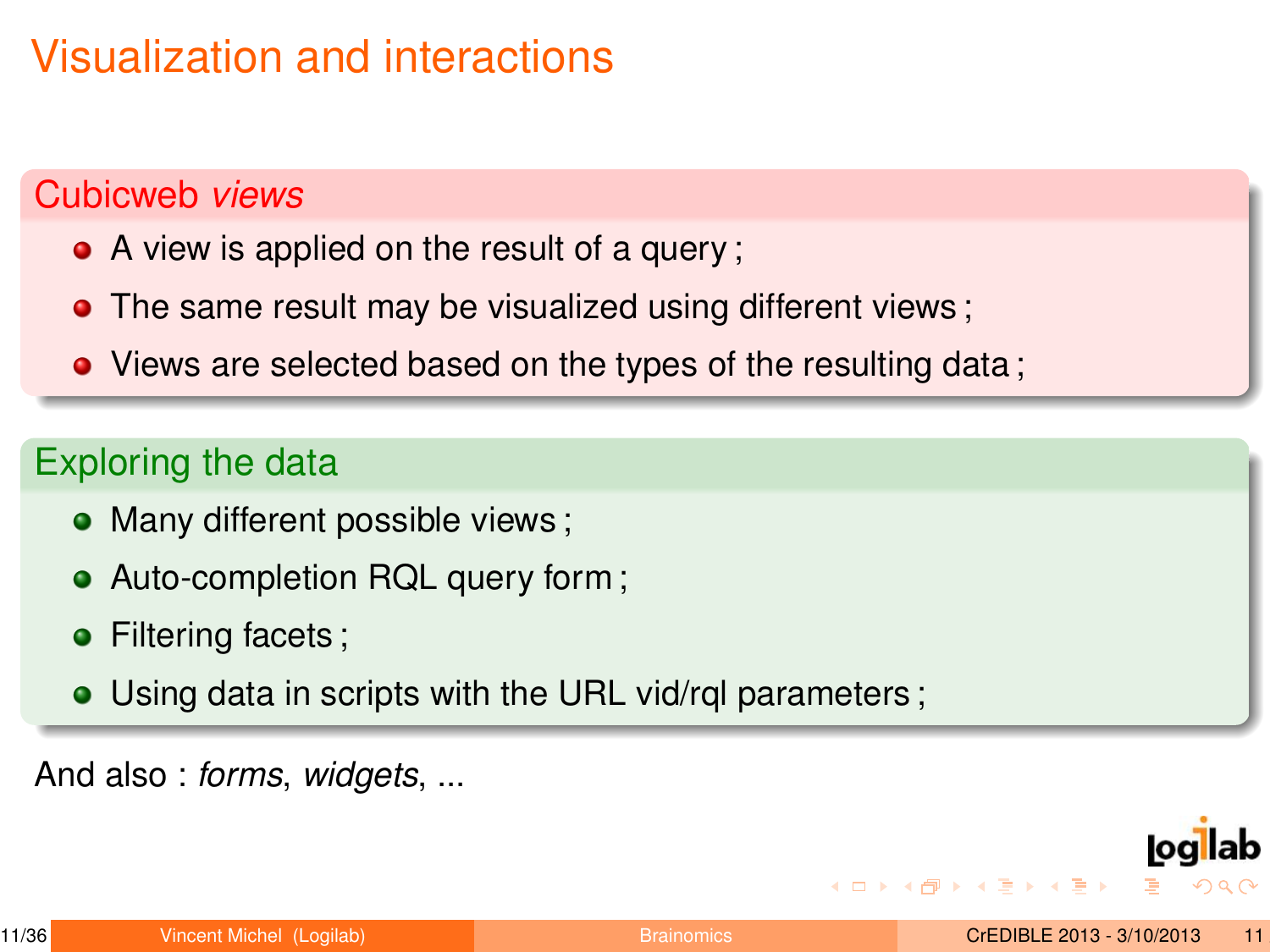## **Brainomics**

#### **Brings together brain imaging and genetics data**

#### A solution based on CubicWeb

- Modeling of Scans, Questionnaires, Genomics results, Behavioural results, Subjects and Studies information, ...
- Can deal with large volumes (> 10000 subjects);
- $\bullet$ Tested with several datasets (openfmri, abide, imagen, localizer) ;
- **·** Specific views : ZIP, XCEDE XML, CSV;

#### **Open source solution**

```
http://www.brainomics.net/demo
```
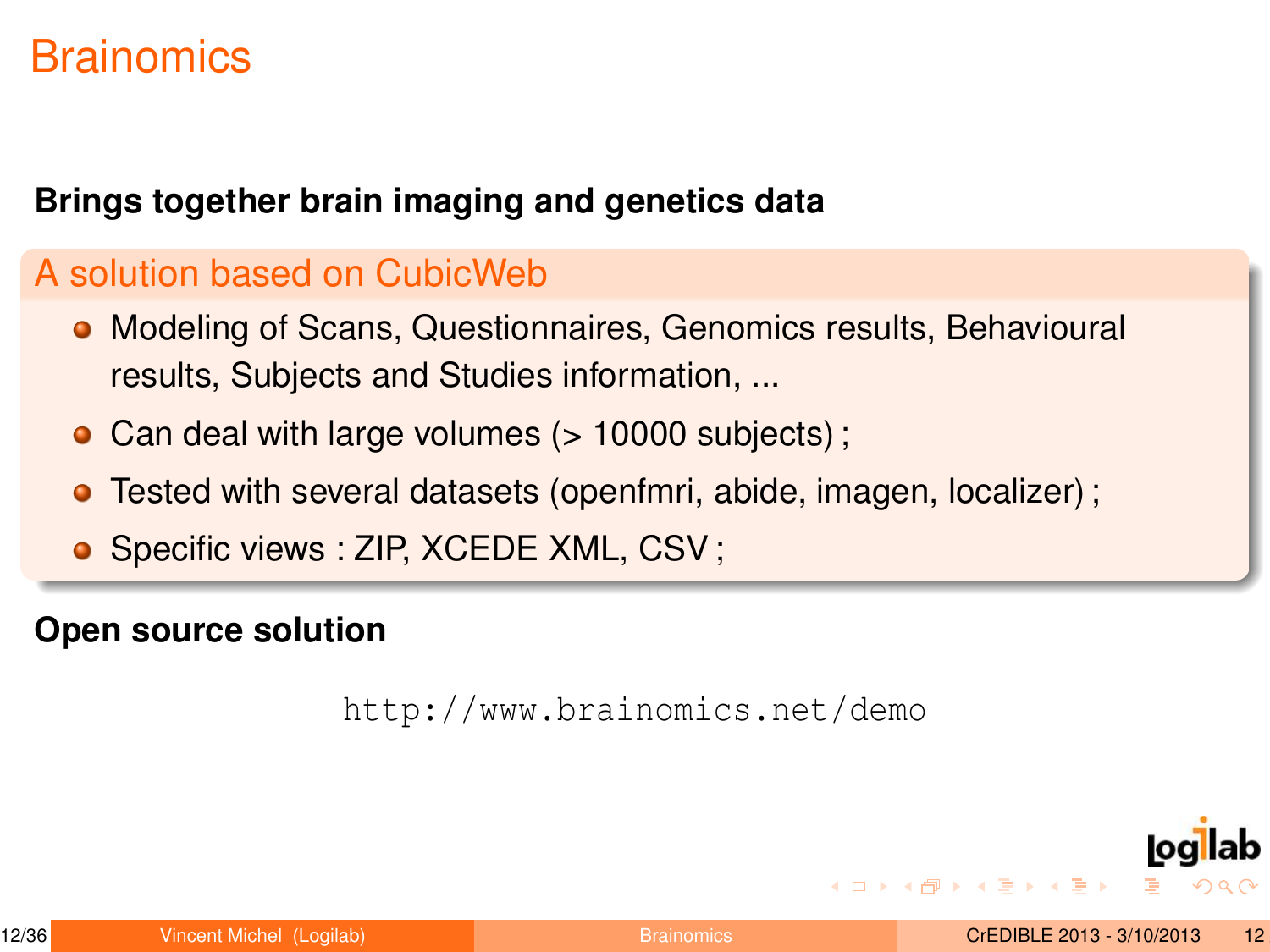

- 
- 3 [Data Model](#page-13-0)
	-
- 



イロト 不優 トイミト 不思い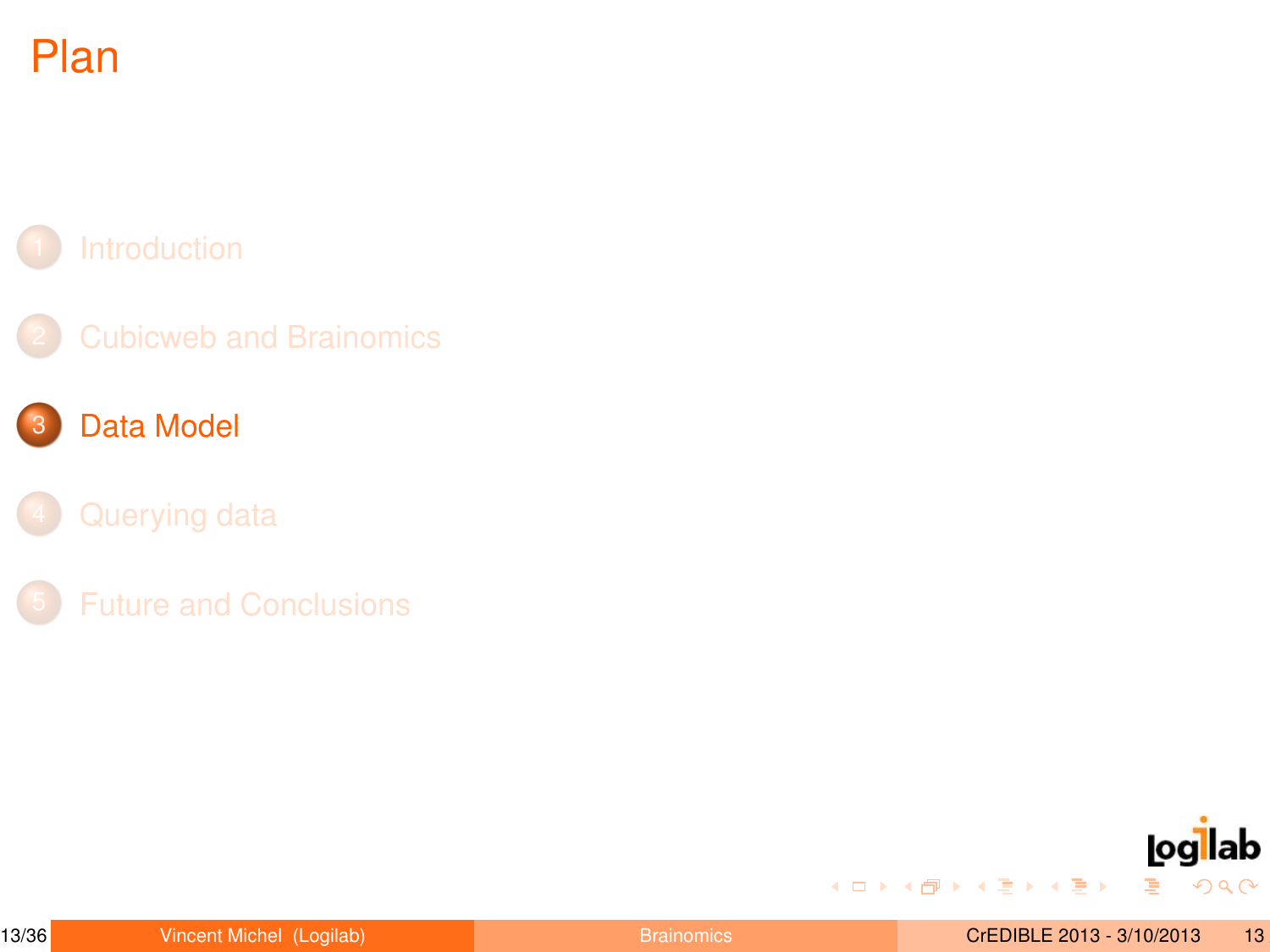## Data model and Schema

### CubicWeb schema

- Based on a Python library : <http://www.logilab.org/project/yams>
- Defined in a Python file (*schema.py*) ;
- Allow to create entity types, relations, constraints;
- Security can be tightly included in the data model;

```
class Subject(EntityType):
    identifier = String(required=True,indexed=True,maxsize=64)
    gender = String(vocabulary=('male', 'female', 'unknown'))
    date of birth = Date()...
class related_studies(RelationType):
    subject = 'Subject'
    object = 'Study'
    cardinality = '1*'
```
<span id="page-13-0"></span>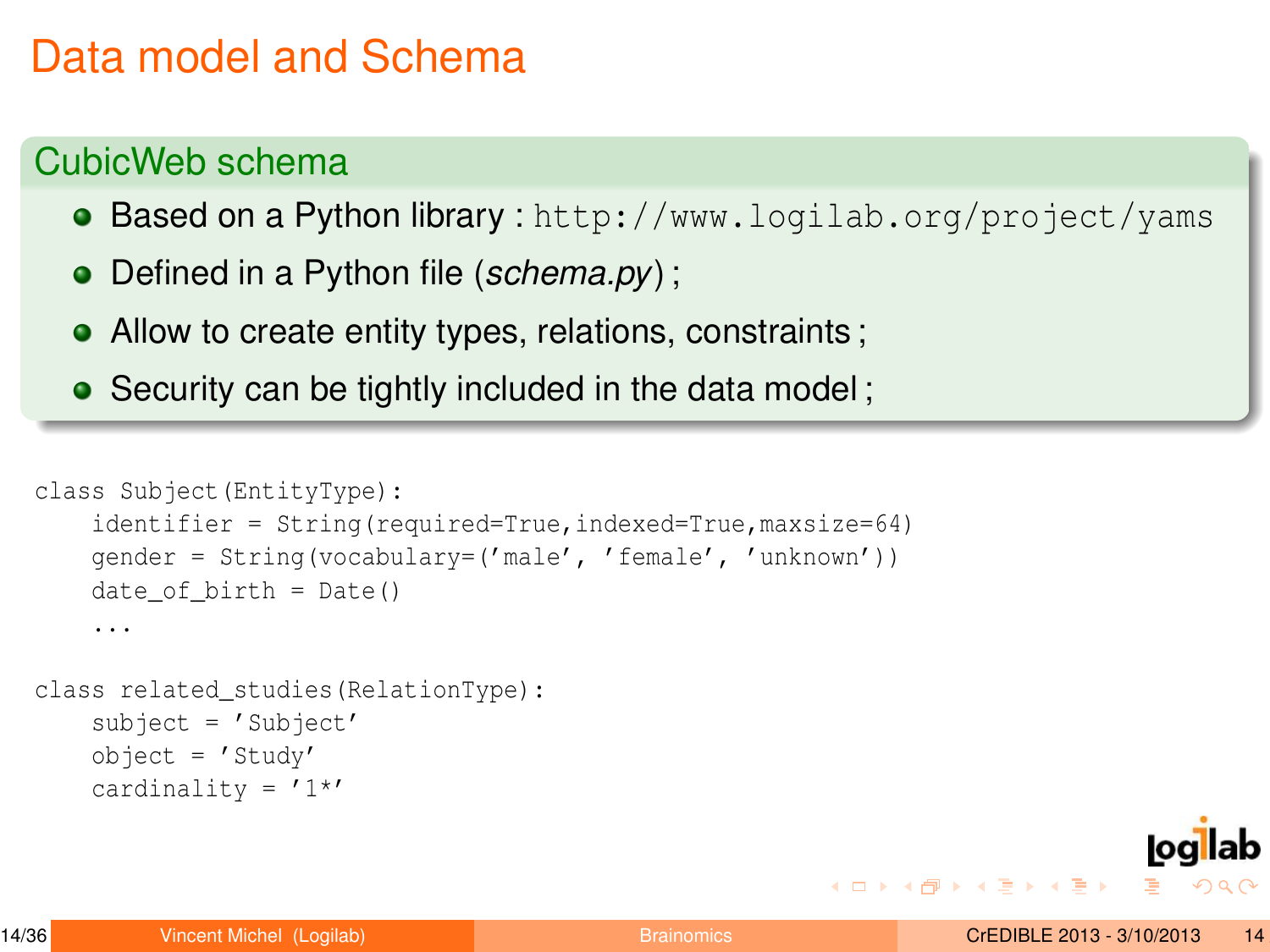## Data model - Subject





メロトメ 御 トメ ミトメ ミトー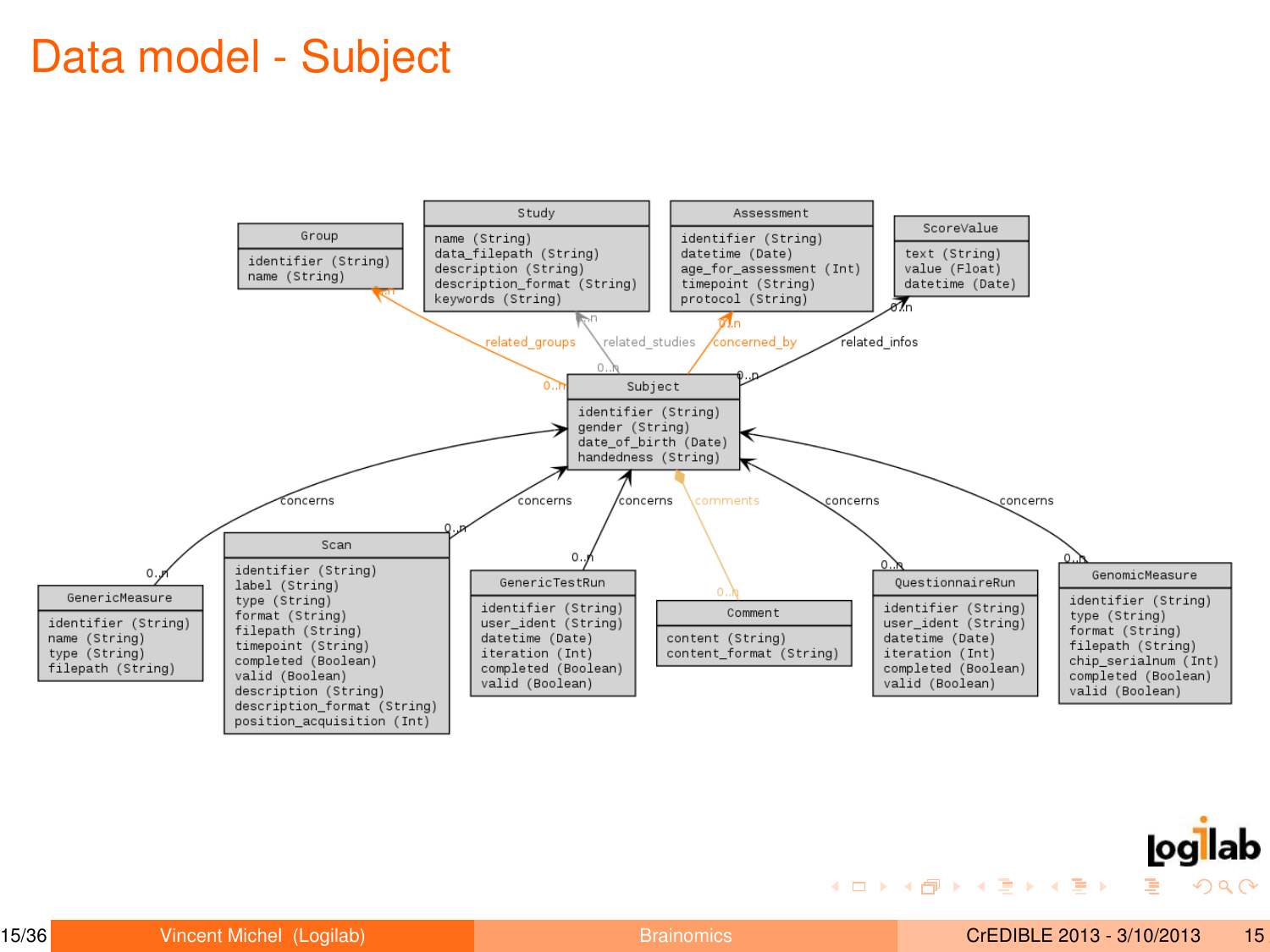## Where are the reference models ?

#### Reference models

#### **Reference models may be implemented as Cubicweb schema**

- additional modeling refinements for application features (sortability, readability, ...)
- already existing cubes for some ontologies/taxonomies (e.g. FRBR);

**Be pragmatic** : if you need a new attribute, add it in the model  $\rightarrow$  deal with the reference model in the I/O formats ;

### ... or you could use your own specific schema

- Ontologies do not exist for all fields;
- Define your schema and only code the mappings (I/O) to reference models when they go out.



**K ロ ▶ K 何 ▶ K ヨ ▶ K ヨ ▶ ...**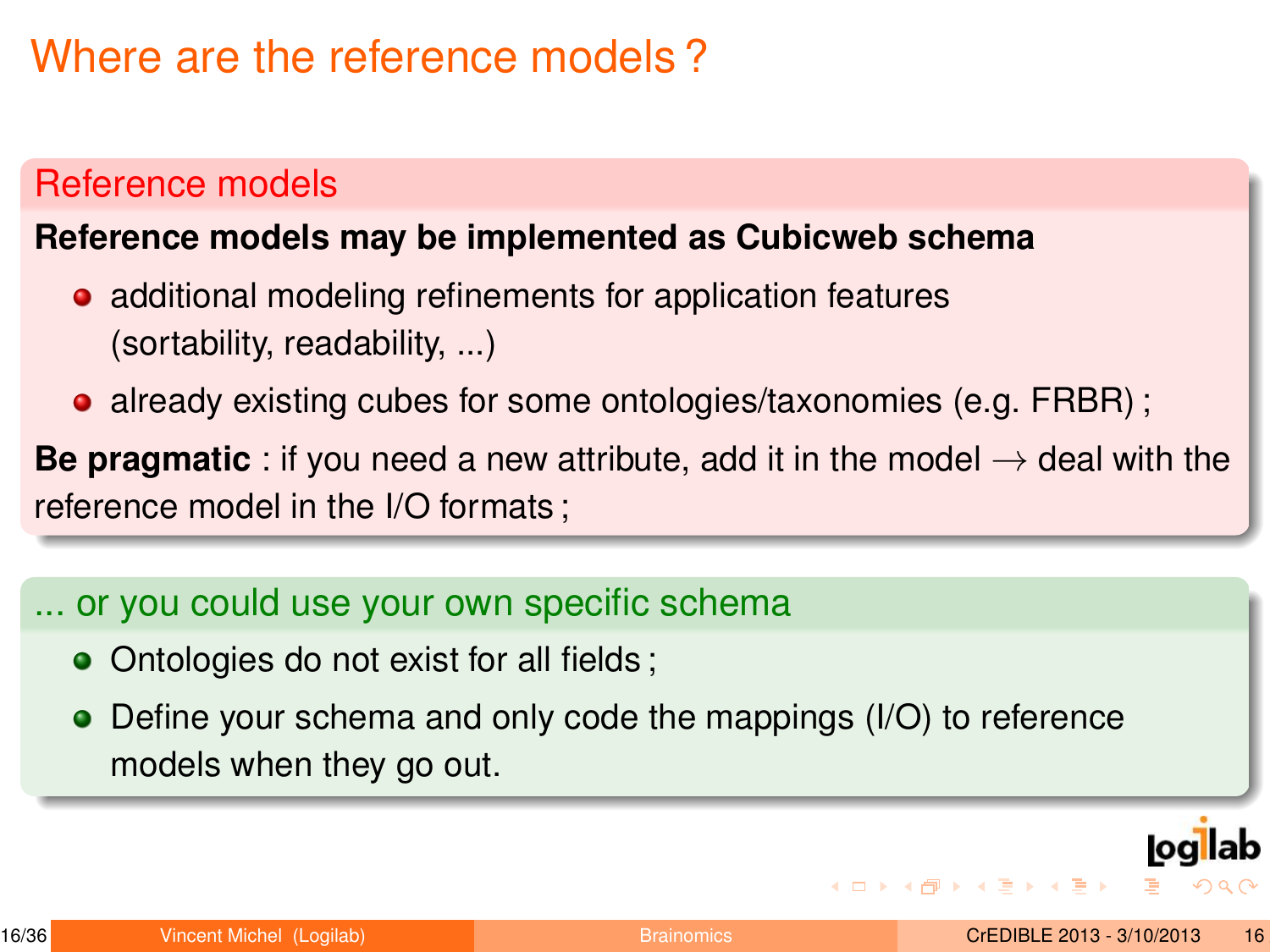## Schema evolution



<http://xkcd.com/>

#### Standards are moving

- Existing **Migration mechanisms** to stick to the reference models evolution ;
- Easy modification for modeling of other applicative fields;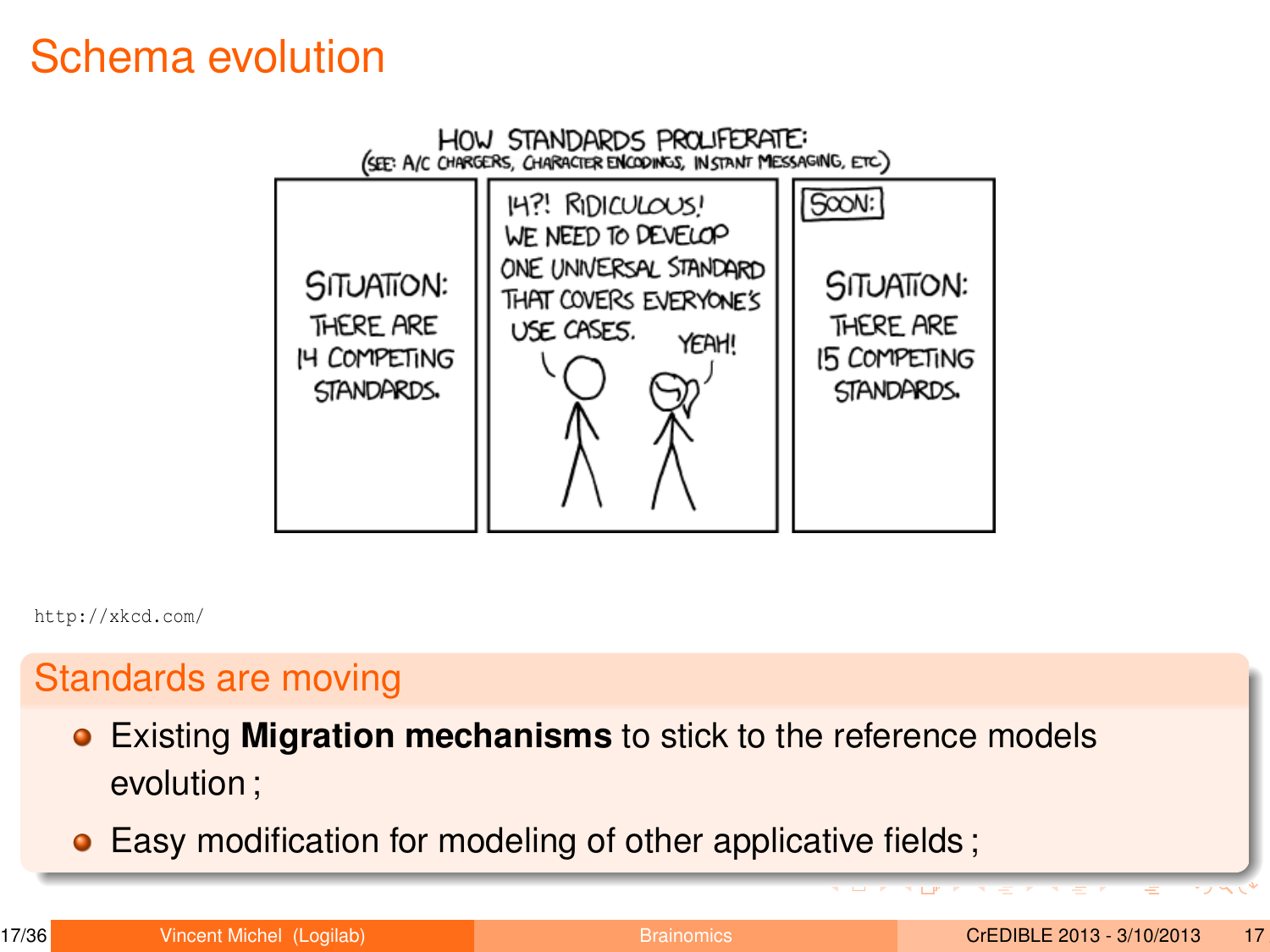## Data - Input

**Keep the application data model as pivot model** → **convert the data to this model during the insertion**

### *Datafeed* - Periodic input

an *URL* ;

- some Python logic for integrating/updating information;
- an interval of synchronization;

 $\rightarrow$  used for almost any possible type of data, e.g. RSS feeds, files, RDF data, other CW instances...

#### *Stores* - Bulk loading

Tools similar to ETL

- allow to import huge amount of structured data;
- principally used for bulk loading;
- different level of security and data check;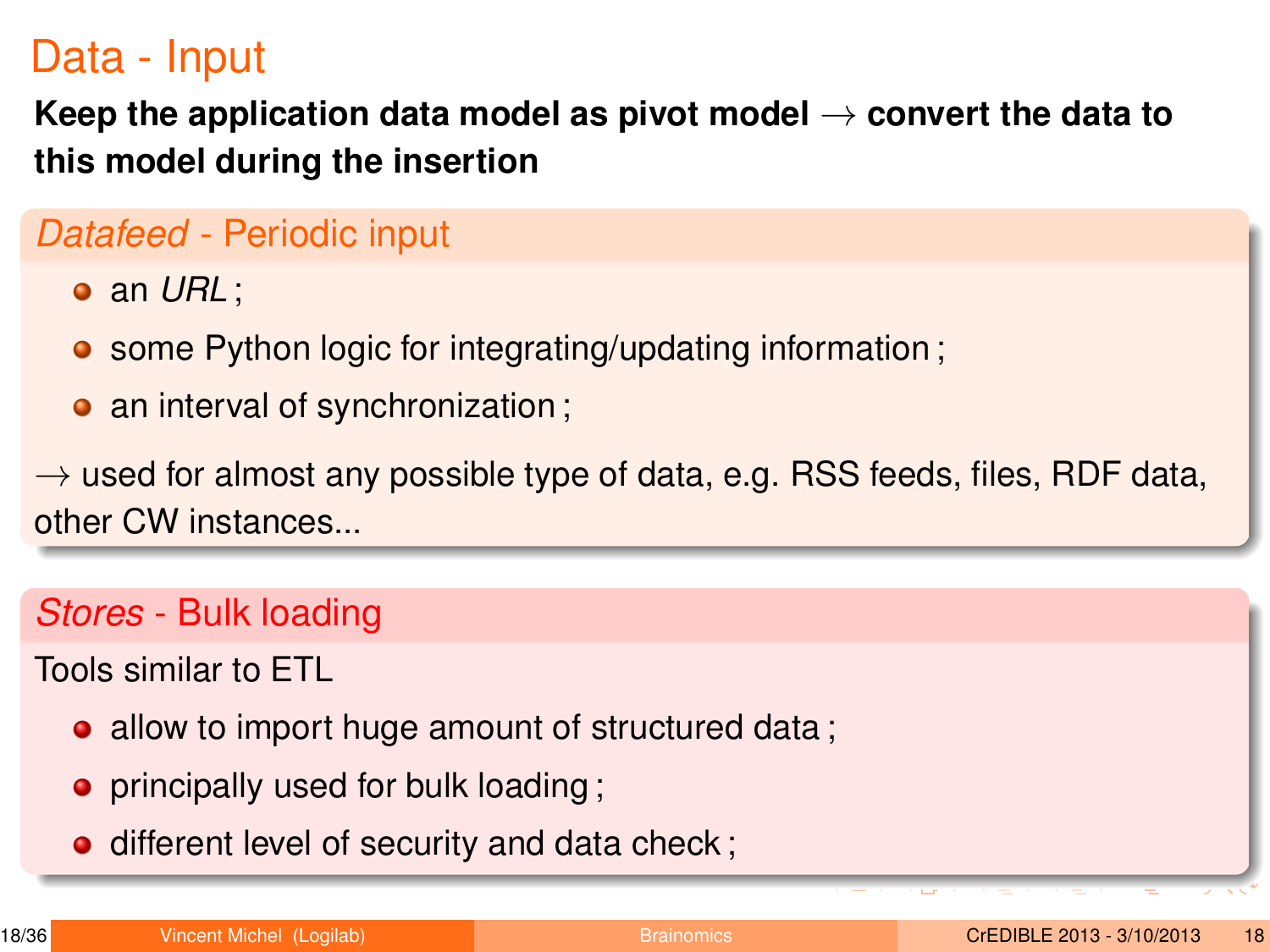## Data - Output

#### **Design a specific view for outputing in any reference model**

- If one reference model change, change the I/O, not the internal model;
- Avoid data redundancy, if different reference models are based on the same information (e.g. *dc :title*, *foaf :name*) ;

## Example of View - Export a Scan in XCEDE format

```
class ScanXcedeItemView(XMLItemView):
   select = XMLItemView. select & is instance('Scan')
    <sub>regid</sub> = 'xcede-item'</sub>
    def entity call(self, entity):
        self.w(u'<acquisition ID="%(id)s" projectID="%(p)s"
                'subjectID="%(s)s" visitID="%(a)s" '
                'studyID="%(a)s" episodeID="%(la)s"/>\n'
                 % {'id': entity.identifier,
                    'p': entity.related_study[0].name,
                 ...
```
**KORK EX KEY STYPE ARA** 

**loal** lab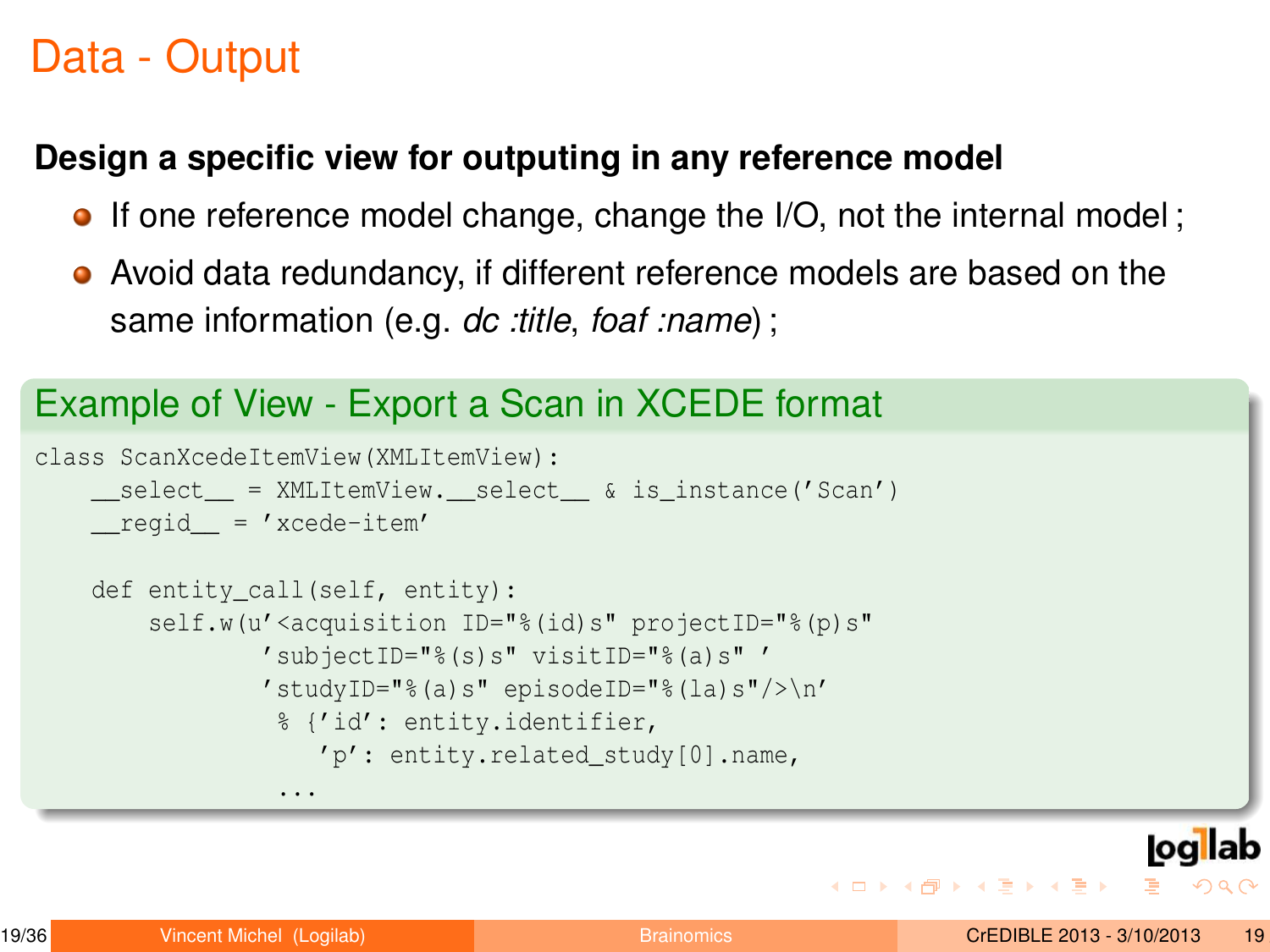# Data Output - Example of XCEDE

```
-<XCEDE>
   <subject ID="demo subject 0"/>
   <visit ID="cmap_1827" projectID="Demo study" subjectID="demo subject 0"/>
   <visit ID="fmri 1827" projectID="Demo study" subjectID="demo subject 0"/>
   <visit ID="anat 1827" projectID="Demo study" subjectID="demo subject 0"/>
   <visit ID="genomics 1827" projectID="Demo study" subjectID="demo subject 0"/>
   \levisit ID="vineland 1827" projectID="Demo study" subjectID="demo subject \overline{0}"/>
   <visit ID="ados 1827" projectID="Demo study" subjectID="demo subject 0"/>
   <acquisition ID="tmap 4 1827" projectID="Demo study" subjectID="demo subject 0" visitID="cmap 1827"
   studyID="cmap 1827" episodeID="Audio interaction"/>
 -<dataResource xsi:type="dimensionedBinaryDataResource t">
     <uri offset="0" size="262144">/tmp/demo_data/tmap/1827_4.nii.gz</uri>
     <elementType>float32</elementType>
     <compression>nii.gz</compression>
   - < dimension label = "x" >
      <size>128</size>
      <spacing>1.5</spacing>
      <direction>1 0 0</direction>
      \langle units \ranglemm\langleunits\rangle\triangle/dimension>
```
<span id="page-19-0"></span>

イロトス 御 トメ 君 トメ 君 トー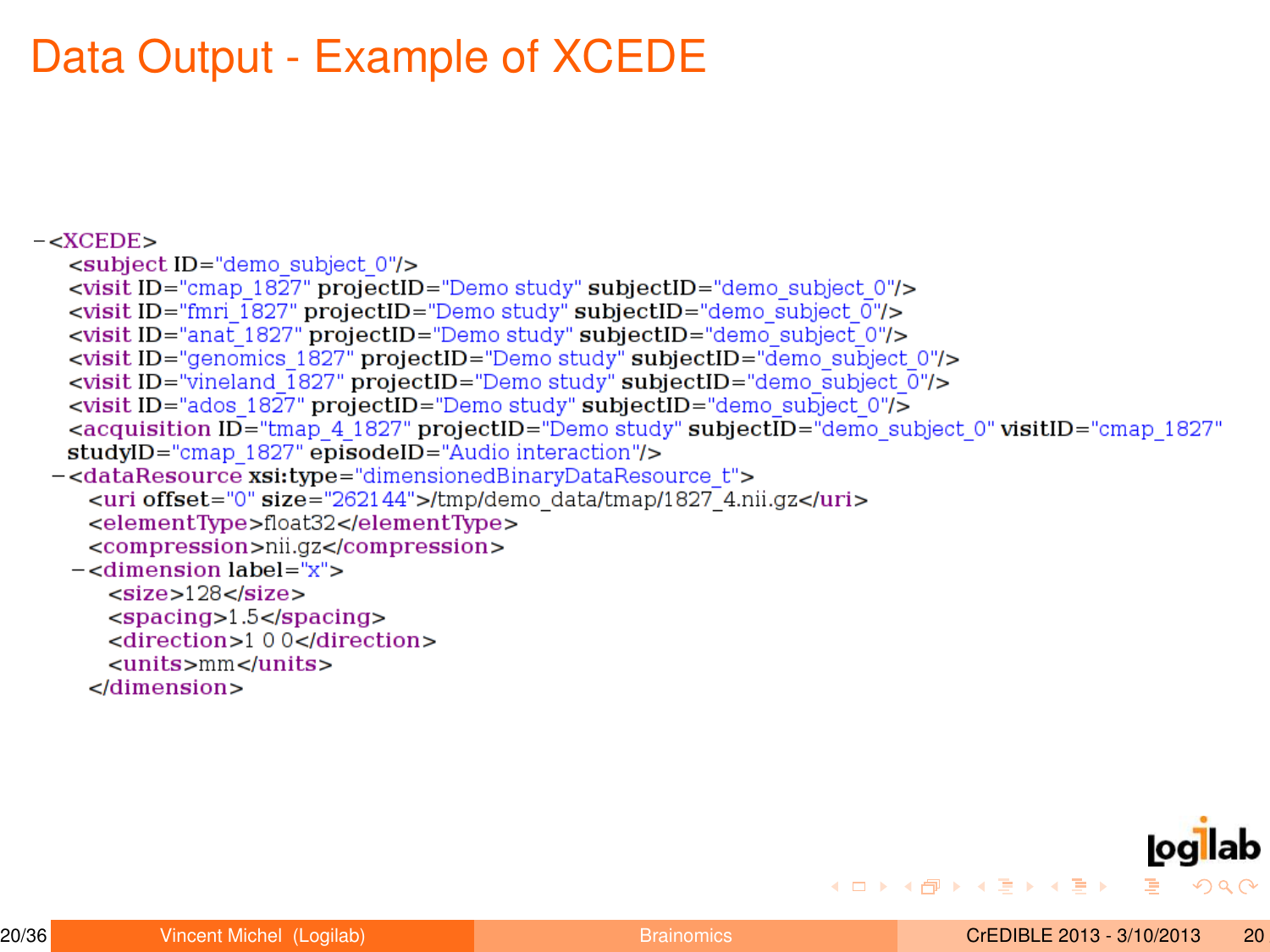# Data Output - RDF specific case

### **Existing tools in CubicWeb for RDF mapping**

## RDF mapping

```
xy.register_prefix('foaf', 'http://xmlns.com/foaf/0.1/')
```

```
xy.add_equivalence('Subject', 'foaf:Subject')
xy.add_equivalence('MedicalCenter', 'foaf:Organization')
```
xy.add\_equivalence('Subject given\_name', 'foaf:givenName') xy.add\_equivalence('Subject family\_name', 'foaf:familyName')

```
xy.add_equivalence('* same_as *', 'owl:sameAs')
xy.add_equivalence('* see_also *', 'foaf:page')
```
Also possible to plug specific Python functions for non-trivial mapping.

**Used for RDF import/export and SPARQL endpo[in](#page-19-0)t**

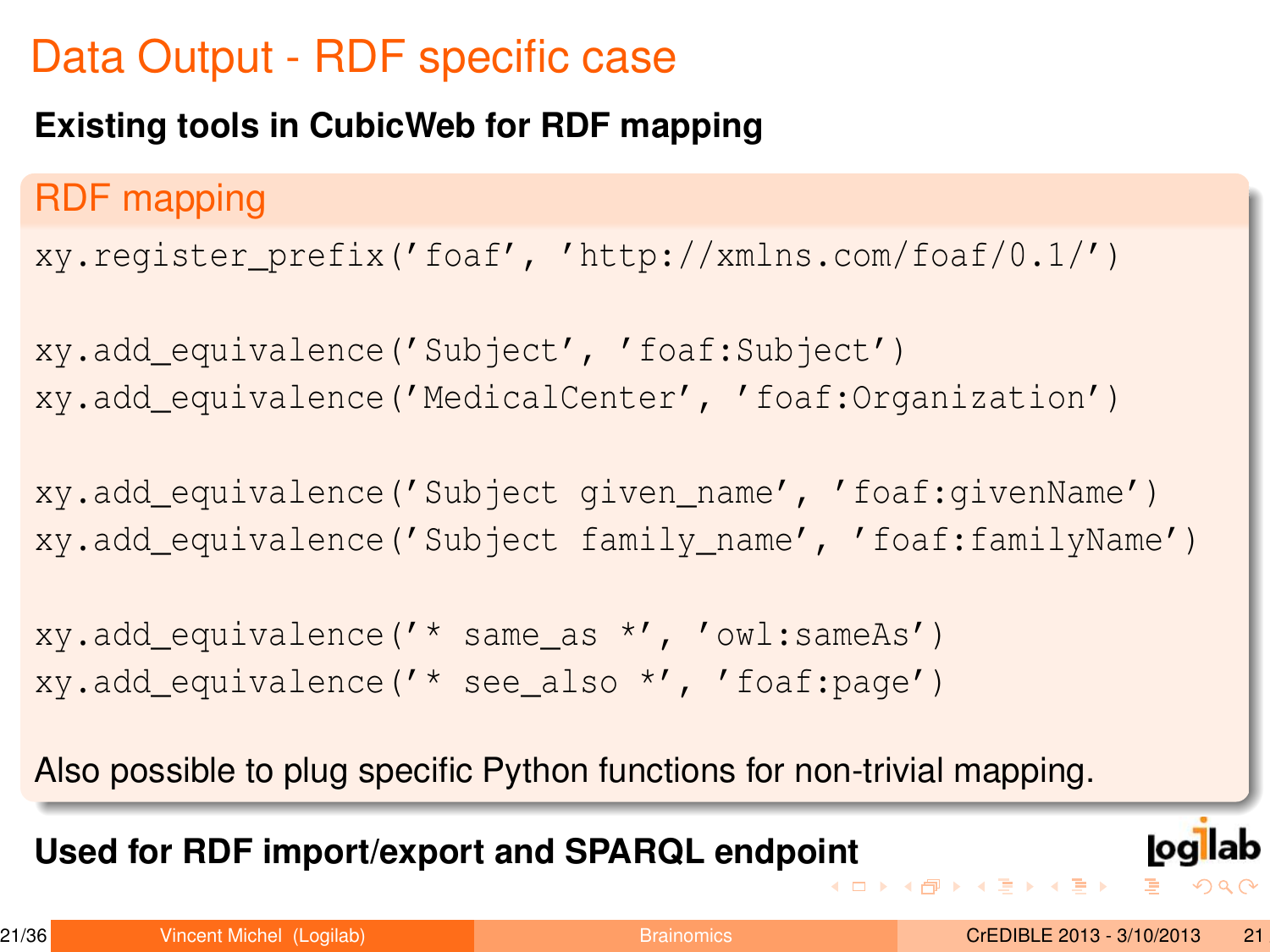# Plan

## [Querying data](#page-22-0)



イロト 不優 トイミト 不思い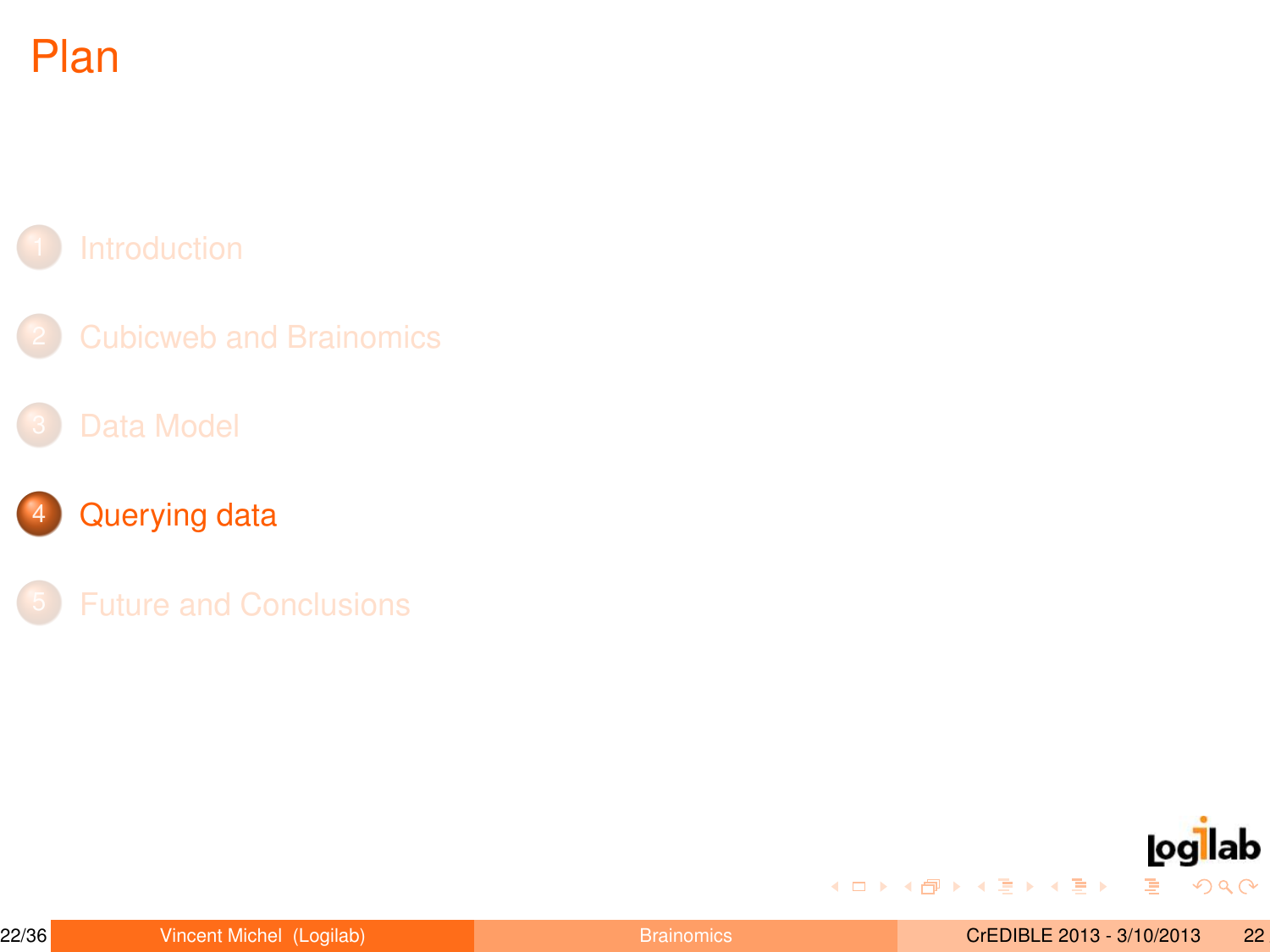# RQL - Relational Query Language

#### **Features**

- **Similar to W3C's SPARQL**, but less verbose ;
- Supports the basic operations (select, insert, etc.), subquerying, ordering, counting, ...
- Tightly integrated with SQL, but **abstracts the details of the tables and the joins** ;
- Use the schema for data types inference, based on a syntactic analysis of the request.

 $\rightarrow$  A query returns a **result set** (a list of results), that can be displayed using specific views.

<span id="page-22-0"></span>

**イロト (何) (日) (日)**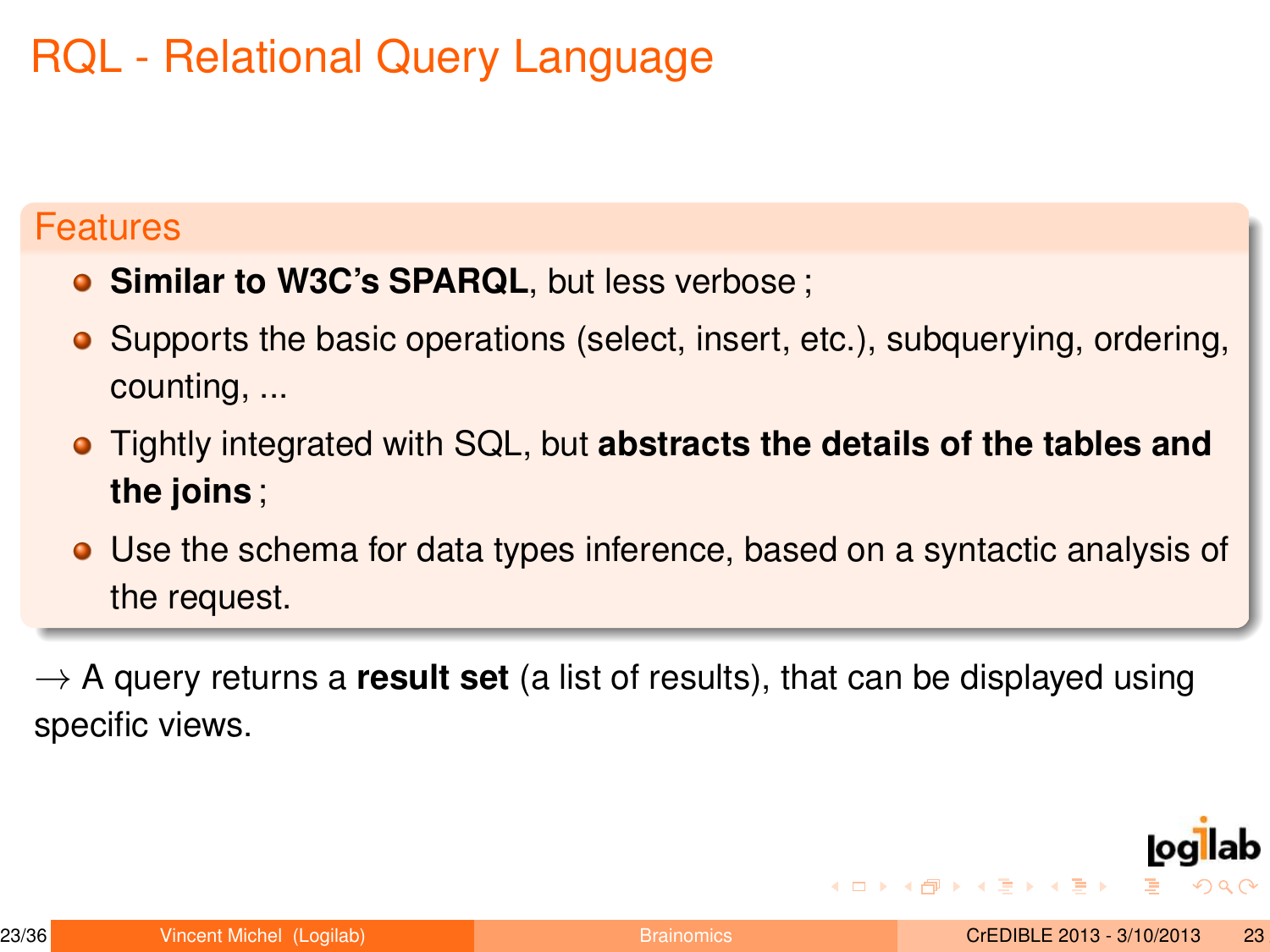## RQL - Example

*Query all the Cmap scans of left-handed male subjects that have a score greater than 4.0 for the "algebre" question of the Localizer questionnary*

↓

Any SA WHERE S handedness "left", S gender "male", X concerns S, A questionnaire run X, A question Q, Q text "algebre", A value  $> 4$ , SA concerns S, SA is Scan, SA type "c map"

#### and the SQL translation ...

SELECT \_SA.cw\_eid FROM cw\_Answer AS \_A, cw\_Question AS \_Q, cw OuestionnaireRun AS \_X, cw\_Scan AS \_SA, cw\_Subject AS \_S WHERE S.cw\_handedness="left" AND S.cw\_gender"male" AND X.cw concerns= S.cw eid AND A.cw questionnaire run= X.cw eid AND A.cw question= 0.cw eid AND 0.cw text="algebre" AND \_A.cw\_value>4 AND \_SA.cw\_concerns=\_S.cw\_eid AND SA.cw type="c map"

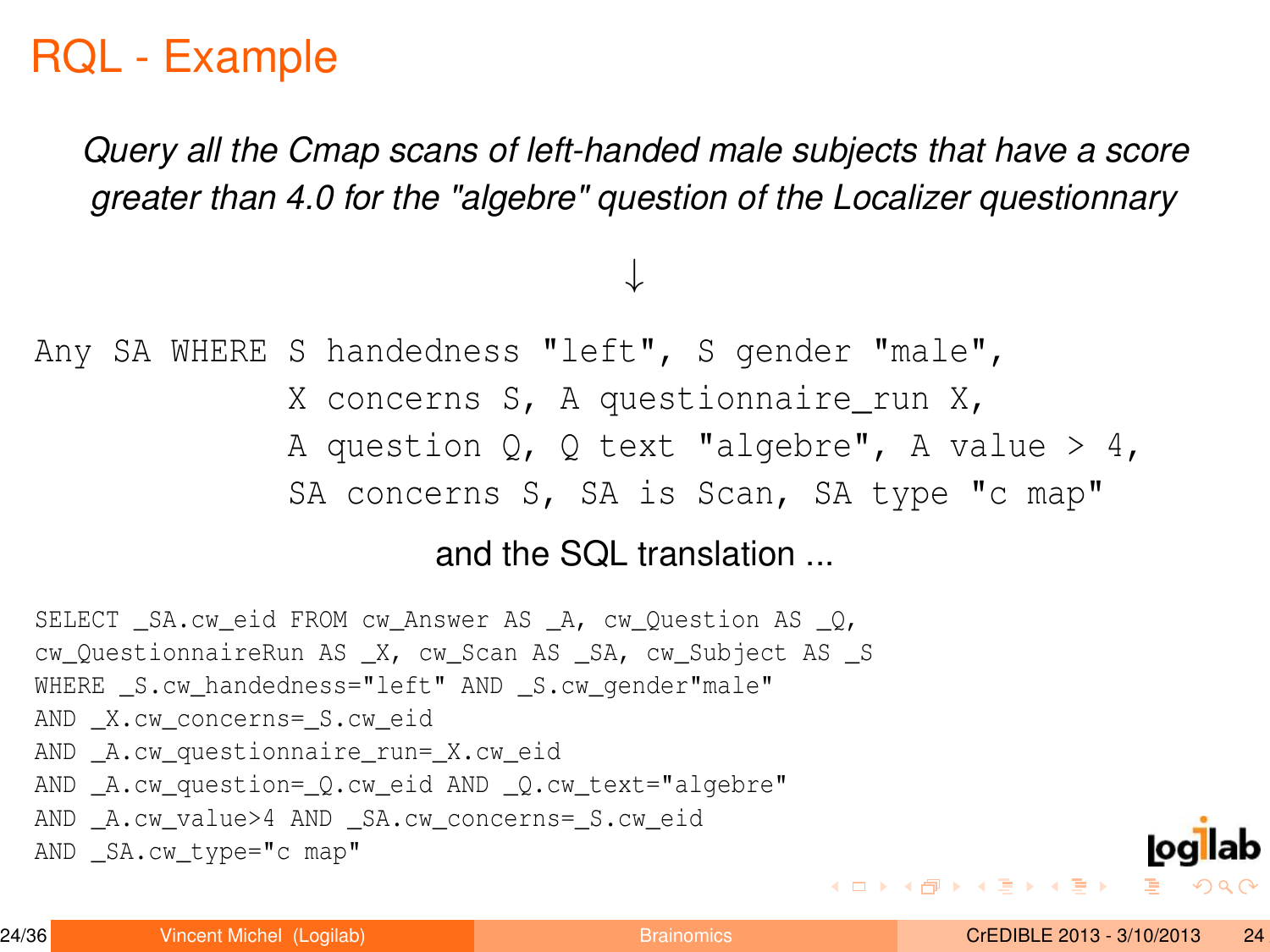## RQL for Endusers

#### **No perfect dashboard / no perfect search form**

**Put an expressive query language in the hands of the endusers**

↓

#### Exploring the data model

**•** Explore the schema

<http://localhost:8080/schema>

- RQL completion form ;
- **.** Learning RQL by showing the RQL for each page/each filter;

#### **Deep exploration of the data by the endusers**



**K ロ ▶ K 何 ▶ K ヨ ▶ K ヨ ▶ ...**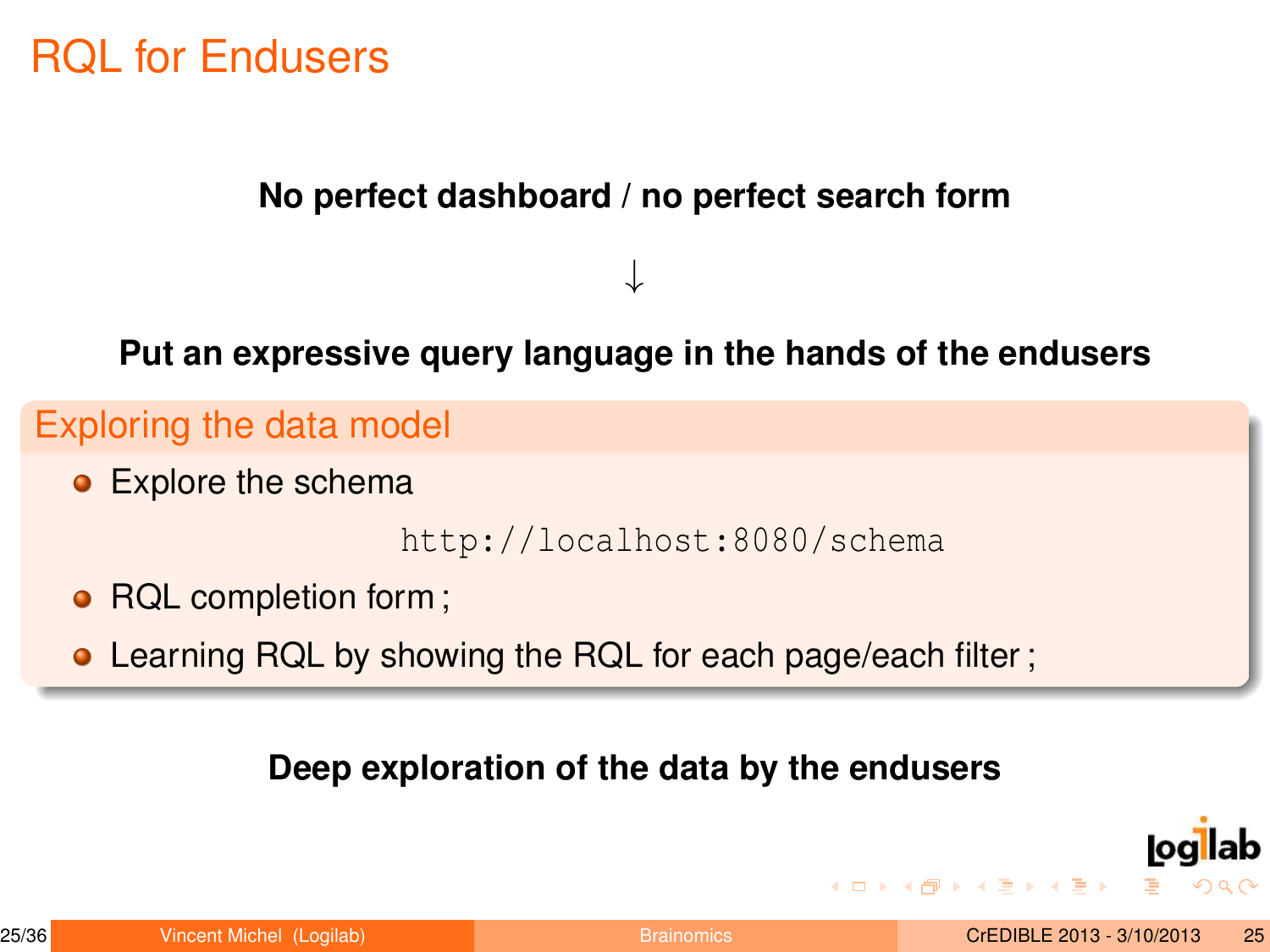# RQL VS SPARQL

Developped in parallel with SPARQL years ago, with a focus on SQL database and support of SET / UPDATE / DELETE.

Why we should support SPARQL ...

- SPARQL is a W3C standard, and a reference in the Semantic Web community.
- To improve interoperability of the CubicWeb application with other Semantic Web technologies.

## ... and why we don't want to use only SPARQL

- Huge company's internal knowledge on RDBMS (VS Triplestores);
- SPARQL is quite verbose, RQL is more intuitive and elegant (*"Syntax matters"*) ;

There exists a basic translation from SPARQL to RQL (only selection queries).

<span id="page-25-0"></span>

イロト イ何 トイヨ トイヨ ト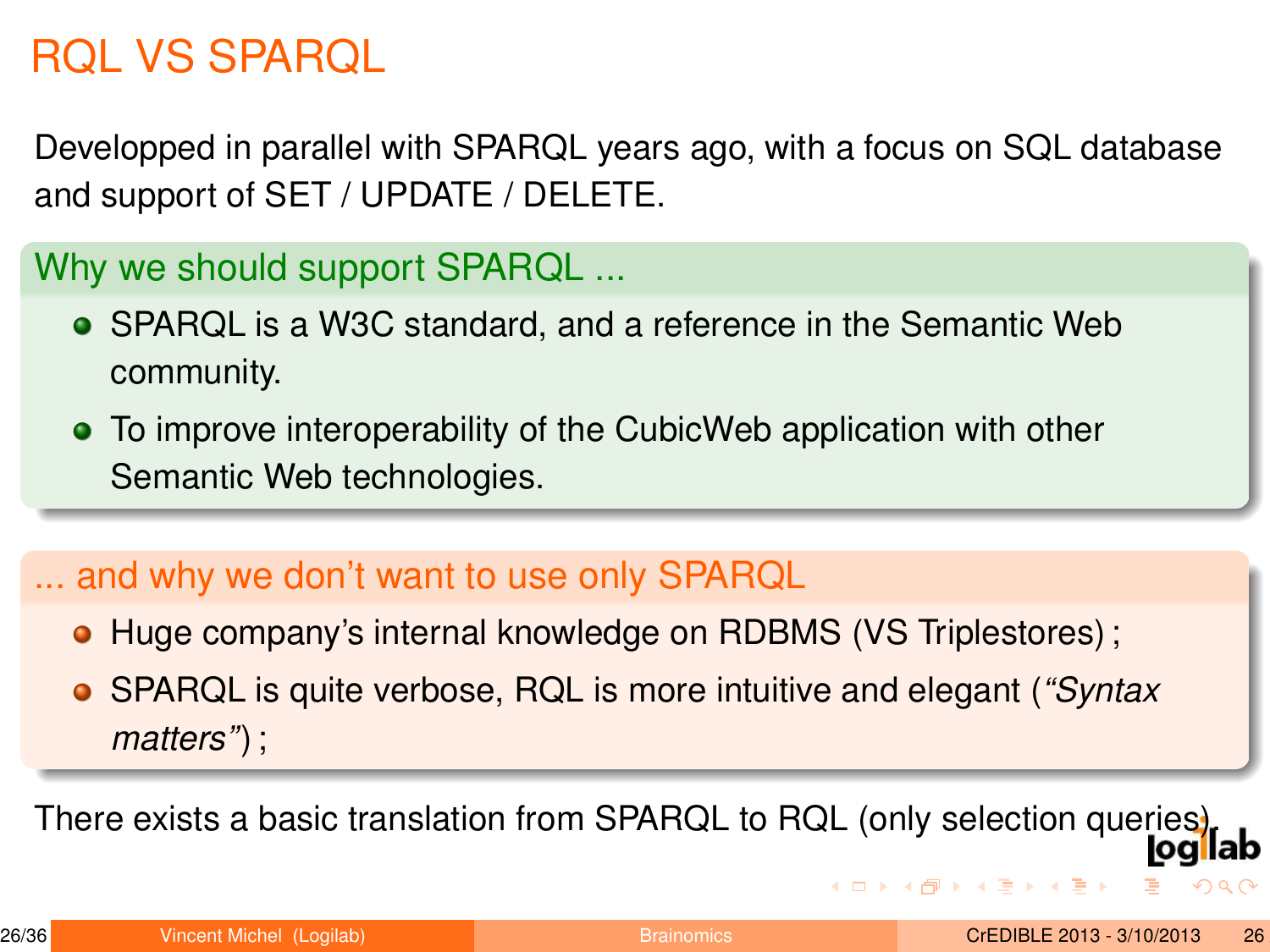# Federated databases in CW

PostgreSQL federated databases

- Let PostgreSQL do what it does best
	- Since PostgreSQL 9.3;
	- Based on *Foreign Data Wrapper (FDW)* ;
	- Could be used to federated queries in CW (WIP);

## *FROM* clause (WIP)

## Similar to SPARQL *SERVICE*

Any P, S WHERE GEN is GenomicMeasure, GEN concerns S, GEN platform P, P related\_snps SN, SN in\_gene G, G name GN WITH P BEING (Any X WHERE X is Paper, X keywords GN) FROM http://pubmed:8080

Eventually, also allow SPARQL subqueries ;

Or use CubicWeb SPARQL endpoint with *SERVICE*[.](#page-25-0)

 $\mathbf{A} = \mathbf{A} \oplus \mathbf{A} \oplus \mathbf{A} \oplus \mathbf{A} \oplus \mathbf{A} \oplus \mathbf{A} \oplus \mathbf{A}$ 

<u>log iap</u>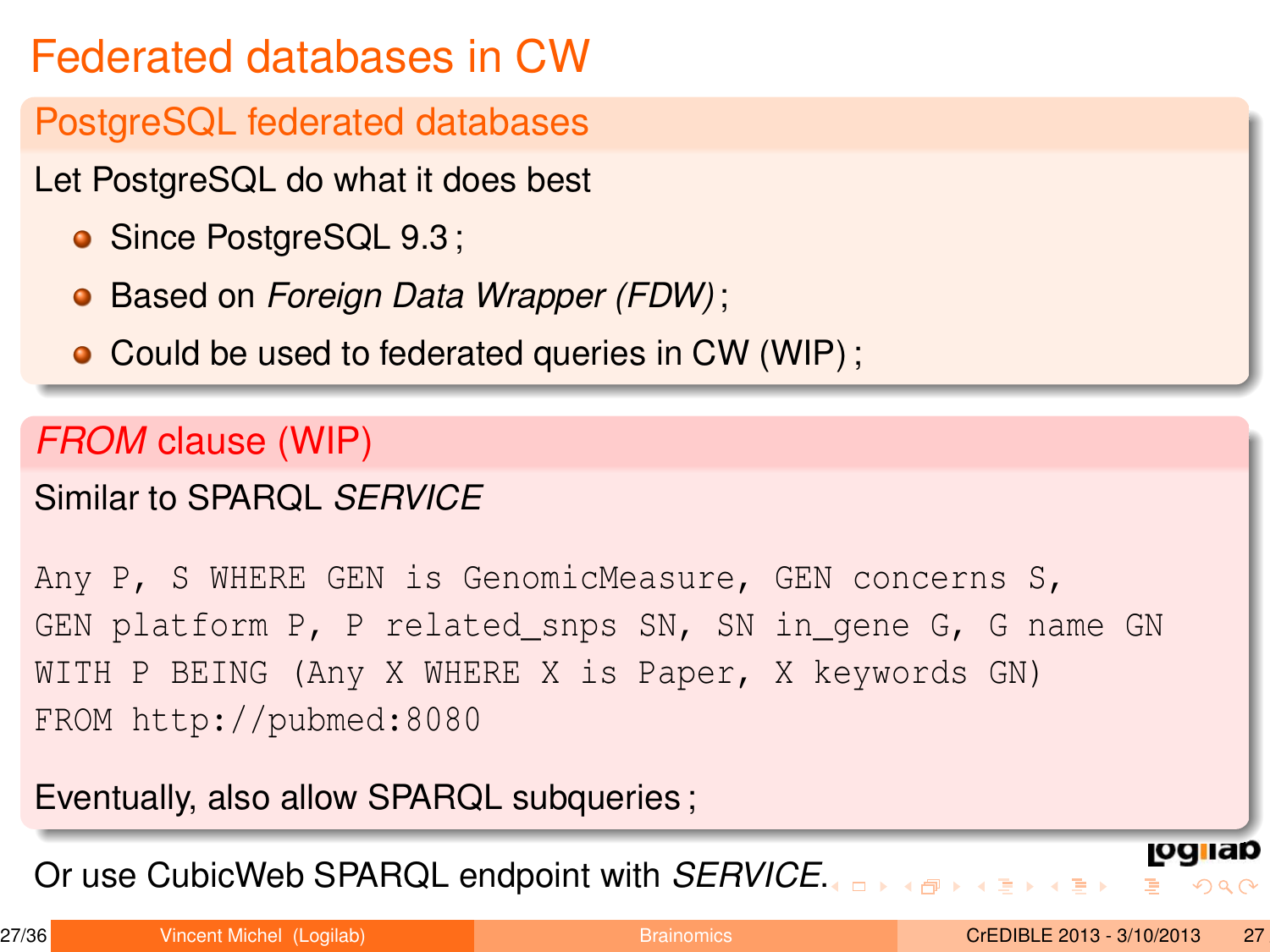# Plan

- 
- 

5 [Future and Conclusions](#page-28-0)



イロト 不優 トイミト 不思い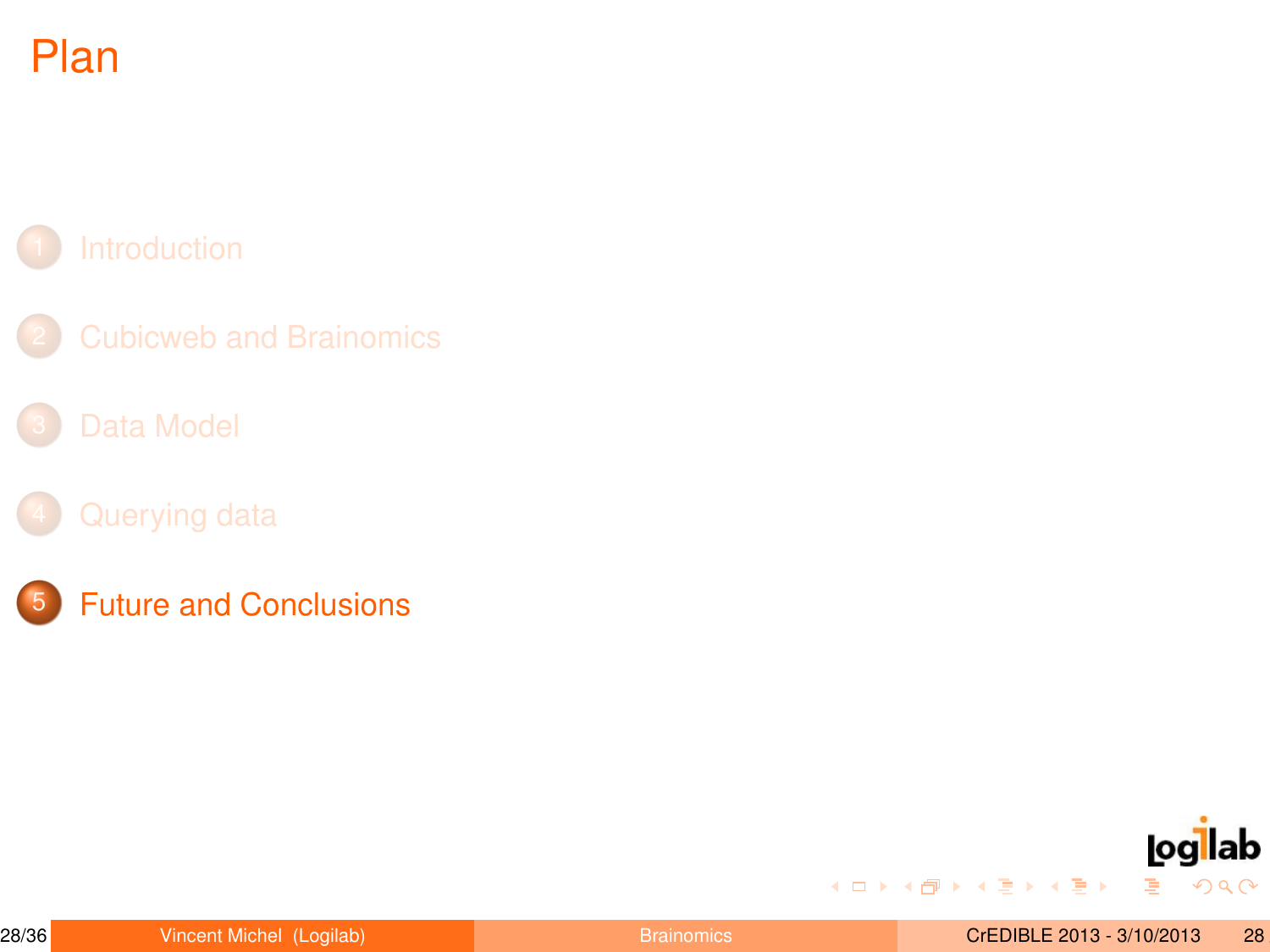# Conclusion

## **Brainomics**

- Open source solution to manage brain imaging datasets and associated metadata ;
- Powerful querying and reporting tool, customized for emerging multimodal studies.

### Feedback from Brainomics

- Do not store raw data in database ;
- Try to interact with existing reference databases;
- **Using CubicWeb** :
	- Easy modeling of other applicative fields in the schema (e.g. Histology);
	- Security, migrations are already included;
	- Many different views, and existing API to define your own;

<span id="page-28-0"></span>

**K ロ ▶ K 何 ▶ K ヨ ▶ K ヨ ▶ ...**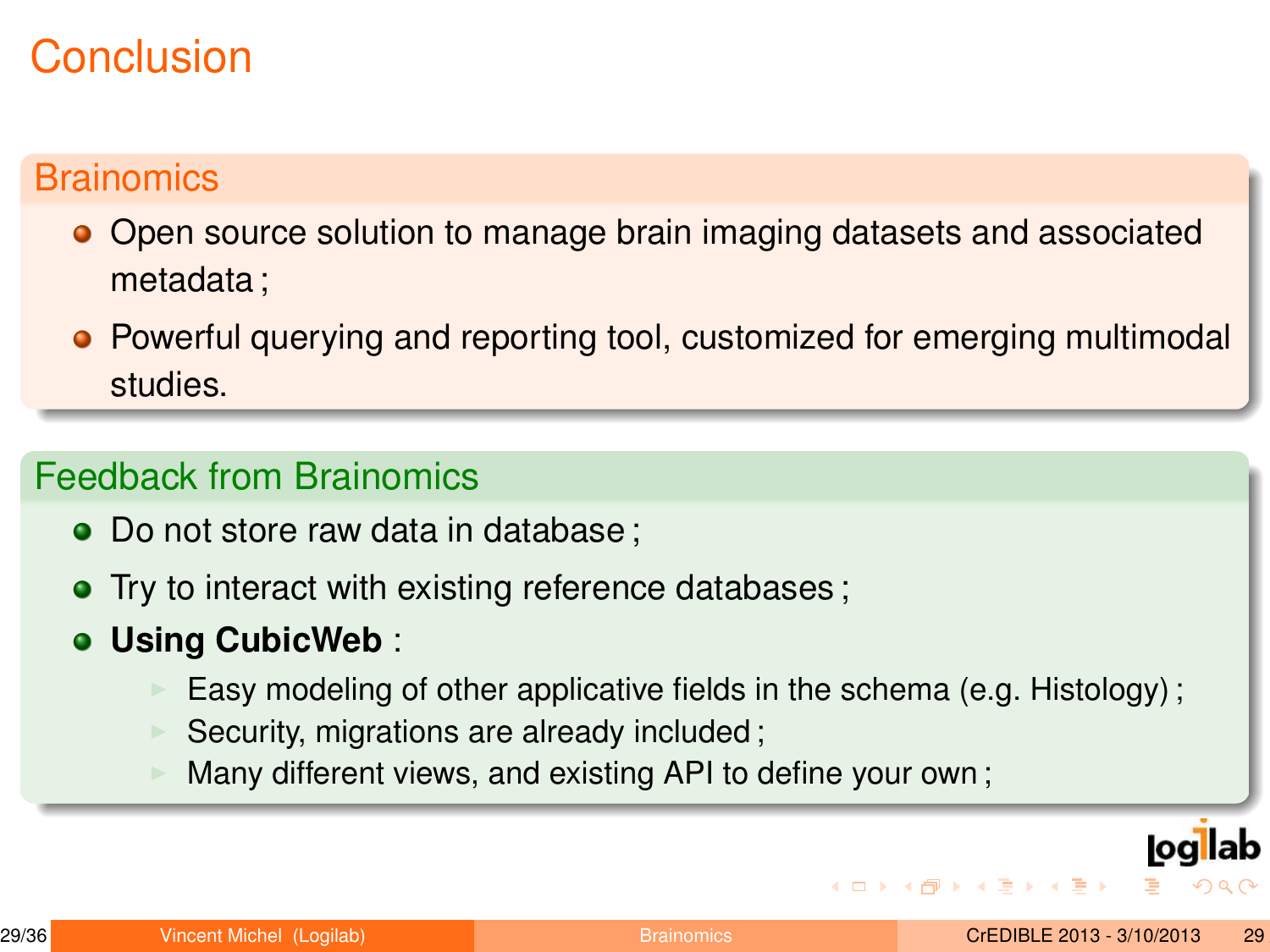## Future work

### Future of Brainomics

- How to transfer large files (>10Go for genotype files)?
- **.** Need Content Delivery Network (CDN) in CubicWeb;
- Integration to reference databases (pubmed, refseq, ...) ;  $\bullet$

#### Future of Cubicweb

- Extended support of SPARQL;
- Finish the work on federated queries ;  $\bullet$
- REST support, Python's Web Server Gateway Interface;
- Better integration with Bootstrap;



**イロト イ何 ト イヨ ト イヨ ト**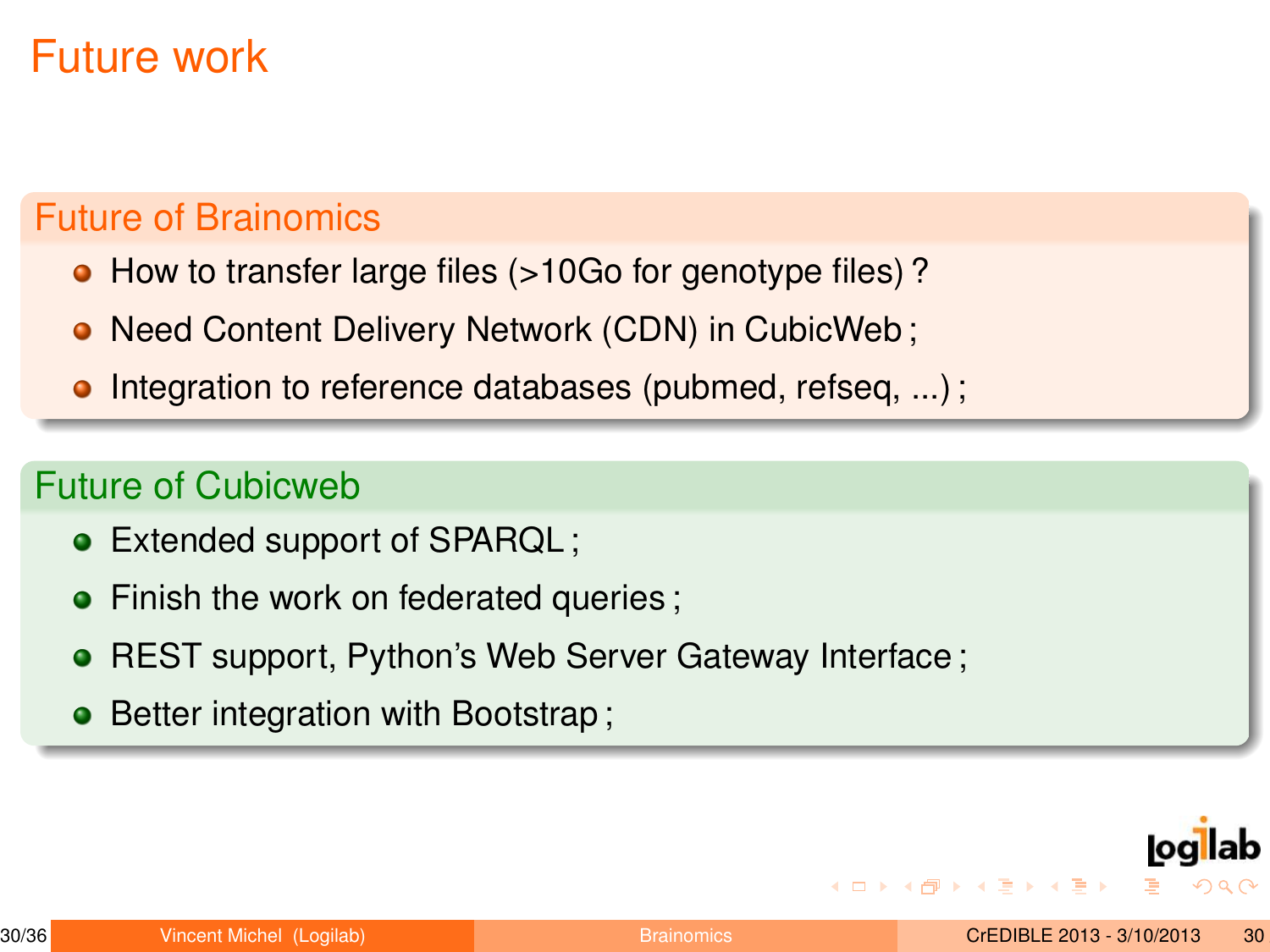## Questions ?

<http://www.cubicweb.org/project/cubicweb-brainomics> <http://www.brainomics.net/demo/>

**vincent.michel@logilab.fr**

**brainomics@logilab.fr**

**cubicweb@lists.cubicweb.org**

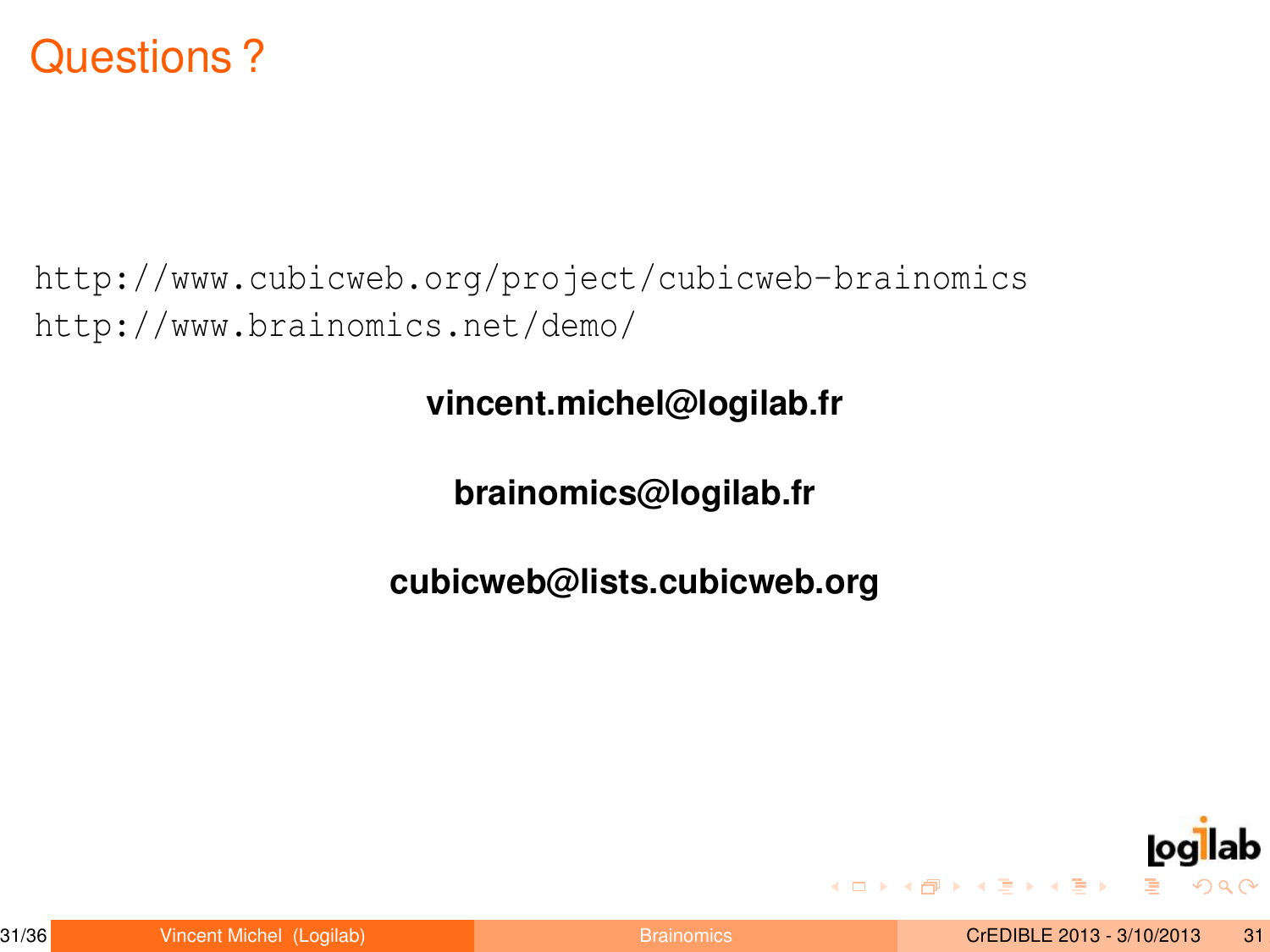## RQL/SPARQL - Example

Cities of Île de France with more than 100 000 unhabitants ?

### RQL

```
Any X WHERE X region Y, X population > 100000,
```

```
Y uri "http://fr.dbpedia.org/resource/Île-de-France"
```
## **SPARQL**

```
select ?ville where {
  ?ville db-owl: region <http://fr.dbpedia.org/resource/Île-de-F
  ?ville rdf:type db-owl:Settlement .
  ?ville db-owl:populationTotal ?population .
  FILTER (?population > 100000)
}
```
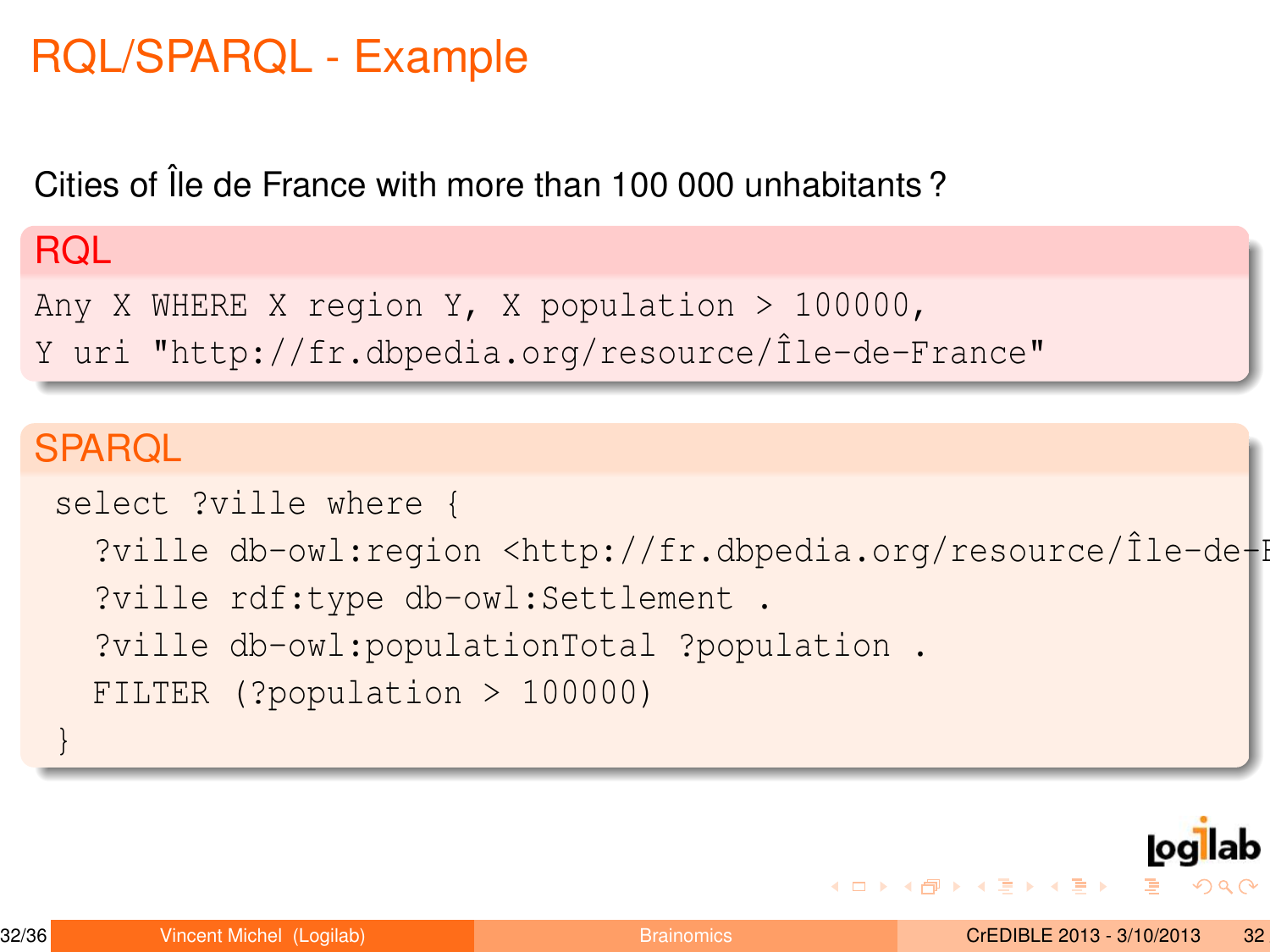# This is NOT big data !

### Small databases ...

- **No need to store raw data in the database** ;
- Structured data : metadata (patient informations, ...), choosen scores (some statistical values on genes of interest, ...) ;
- $\bullet$  10 Mo / subject  $*$  10.000 subjects = 100 Go;
- Classical SQL databases (e.g. PostgreSQL) work greats up to few TB !

[http://www.chrisstucchio.com/blog/2013/hadoop\\_hatred.html](http://www.chrisstucchio.com/blog/2013/hadoop_hatred.html) [http://www.vitavonni.de/blog/201309/](http://www.vitavonni.de/blog/201309/2013092701-big-data-madness-and-reality.html) [2013092701-big-data-madness-and-reality.html](http://www.vitavonni.de/blog/201309/2013092701-big-data-madness-and-reality.html)

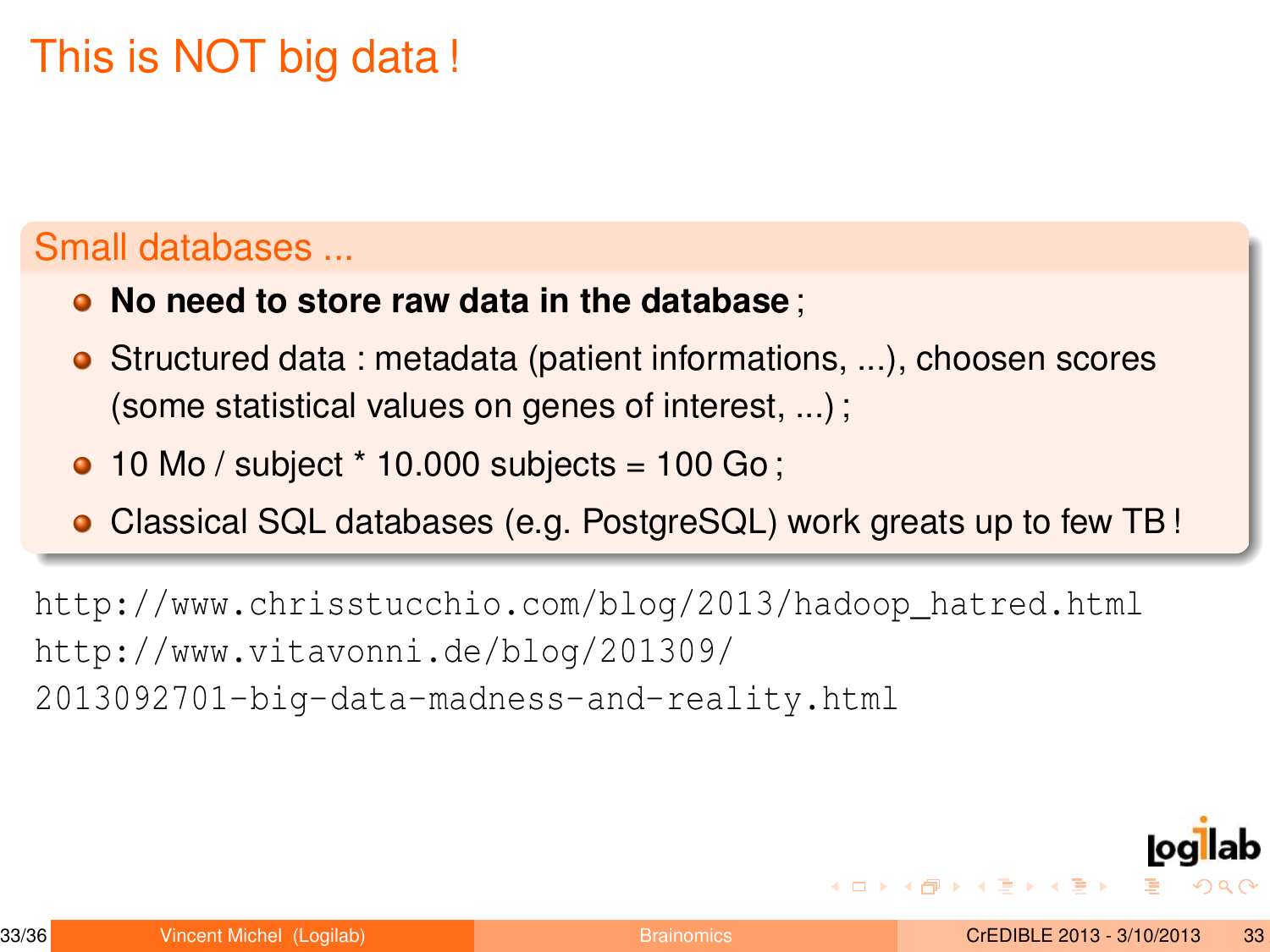# Global architecture of CubicWeb



<u>logllab</u>

GHT 1  $2Q$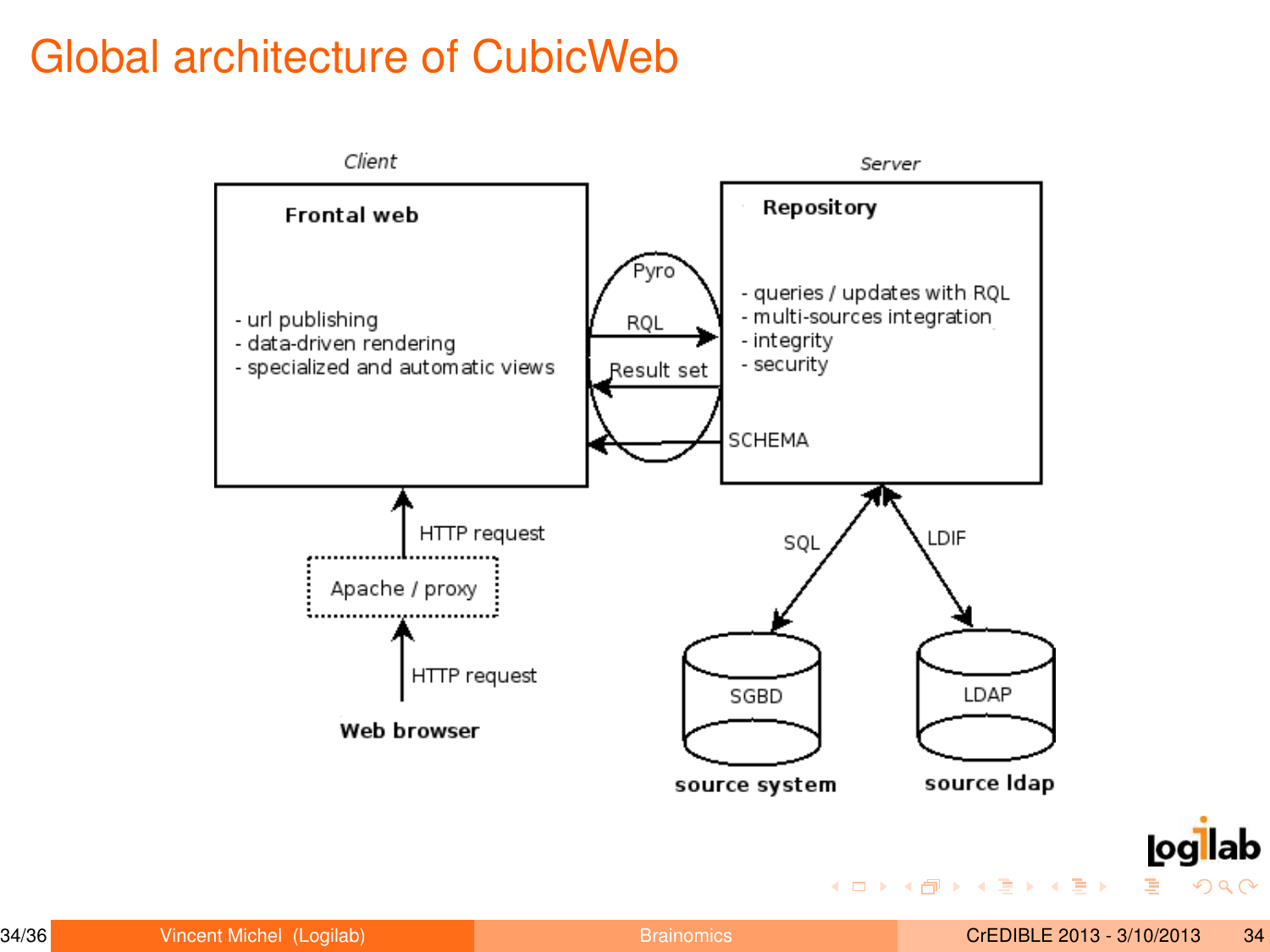- $\bullet$ Efficient **data model to integrate all the measures** ;
- **Easy access to the relevant information** (query language + UI);
- **Import / Export** in several formats, for **merging heterogenous studies** ;  $\bullet$
- **Adaptable to the evolutions** of various dynamic applicative fields.

# **CubicWeb, a semantic datamanagement framework**



**イロト (何) (日) (日)**